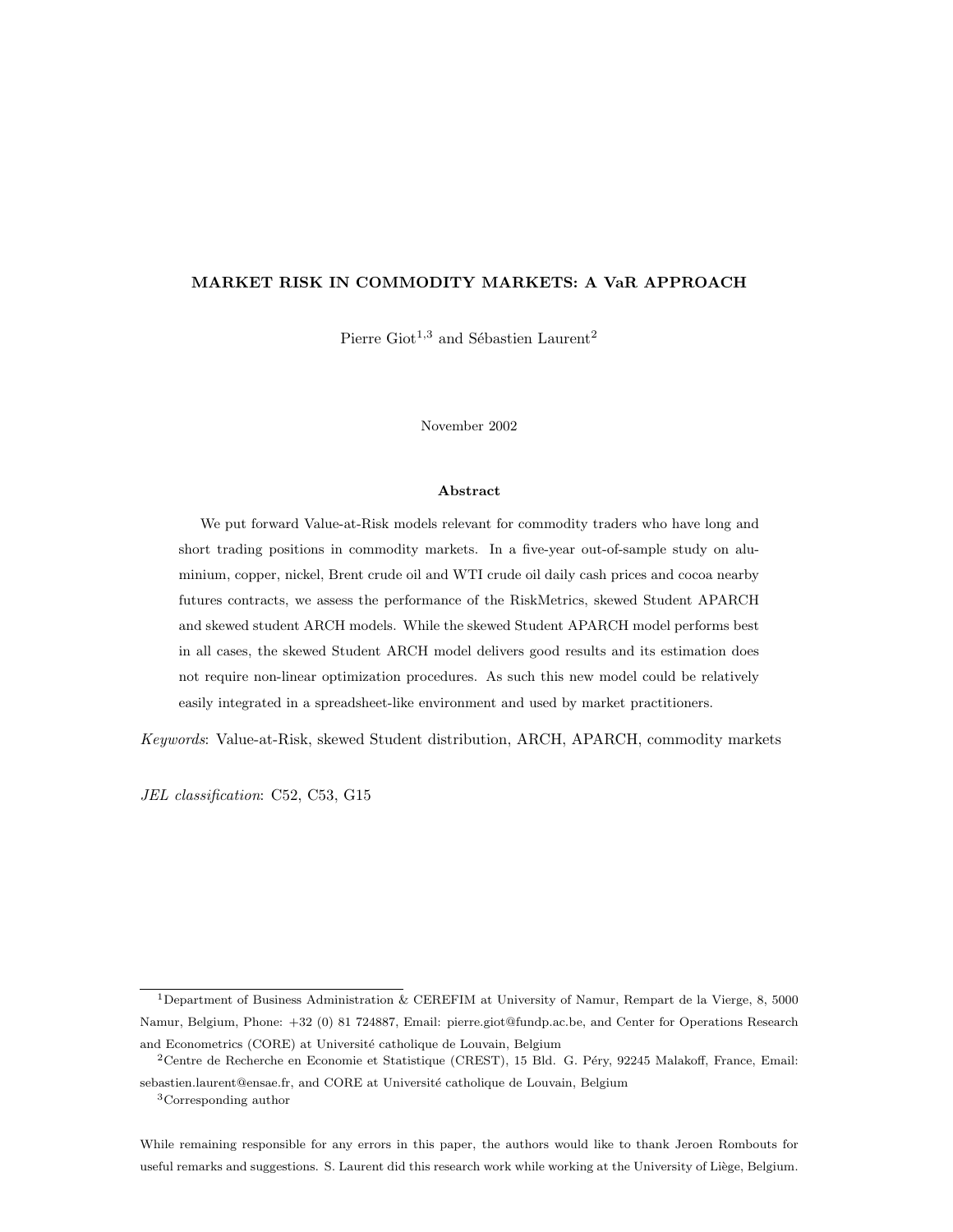## 1 Introduction

Managing and assessing risk is a key issue for financial institutions. The 1988 Basel Accord set guidelines for credit and market risk, enforcing the 8% rule or Cooke ratio. Regarding market risk, the total capital requirement for a financial institution is defined as the sum of the requirements for positions in equities, interest rates, foreign exchange and gold and commodities. This sum is a major determinant of the eligible capital of the financial institution based on the 8% rule. Because of this rather arbitrary 8% rule (which originates from credit risk) and the fact that diversification is not rewarded (computing the sum of the parts assumes a correlation of 1 across assets), the 1988 rules were much criticized by market participants and led to the introduction of the 1996 Amendment for computing market risk. This framework suggests an alternative approach as to how the market risk capital requirement should be computed, allowing the use of an internal model to compute the maximum loss over 10 trading days at a 99% confidence level. This set the stage for the so-called Value-at-Risk models, where a VaR model can be broadly defined as a quantitative tool whose goal is to assess the possible loss that can be incurred by a financial institution over a given time period and for a given portfolio of assets: "in the context of market risk, VaR measures the market value exposure of a financial instrument in case tomorrow is a statistically defined bad day" (Saunders and Allen, 2002). VaR's popularity and widespread use in financial institutions stem from its easy-to-understand definition and the fact that it aggregates the likely loss of a portfolio of assets into one number expressed in percent or in a nominal amount in the chosen currency. Next to the regulatory framework, VaR models are also used to quantify the risk/return profile of active market participants such as traders or asset managers. Further general information about VaR techniques and regulation issues are available in Dowd (1998), Jorion (2000) or Saunders (2000). Most studies in the VaR literature focus on the computation of the VaR for financial assets such as stocks or bonds, and they usually deal with the modelling of VaR for negative returns.<sup>1</sup> Recent examples are the books by Dowd (1998), Jorion (2000) or the papers by van den Goorbergh and Vlaar (1999), Danielsson and de Vries (2000), Vlaar (2000) or Giot and Laurent (2002).

In this paper we address the computation of the VaR for long and short trading positions in commodity markets. Quite interestingly, few papers deal with commodity markets and market risk management in this framework. Some recent work on the modelling of volatility and VaR in commodity markets include Kroner, Kneafsey, and Claessens (1994) and Manfredo and Leuthold (1998). Thus we model VaR for commodity traders having either bought the commodity (long position) or short-sold it (short position).<sup>2</sup> In the first case, the risk comes from a drop in the

<sup>&</sup>lt;sup>1</sup>Indeed, it is assumed that traders or portfolio managers have long trading positions, i.e. they bought the traded asset and are concerned when the price of the asset falls.

<sup>&</sup>lt;sup>2</sup>An asset is short-sold by a trader when it is first borrowed and subsequently sold on the market. By doing this,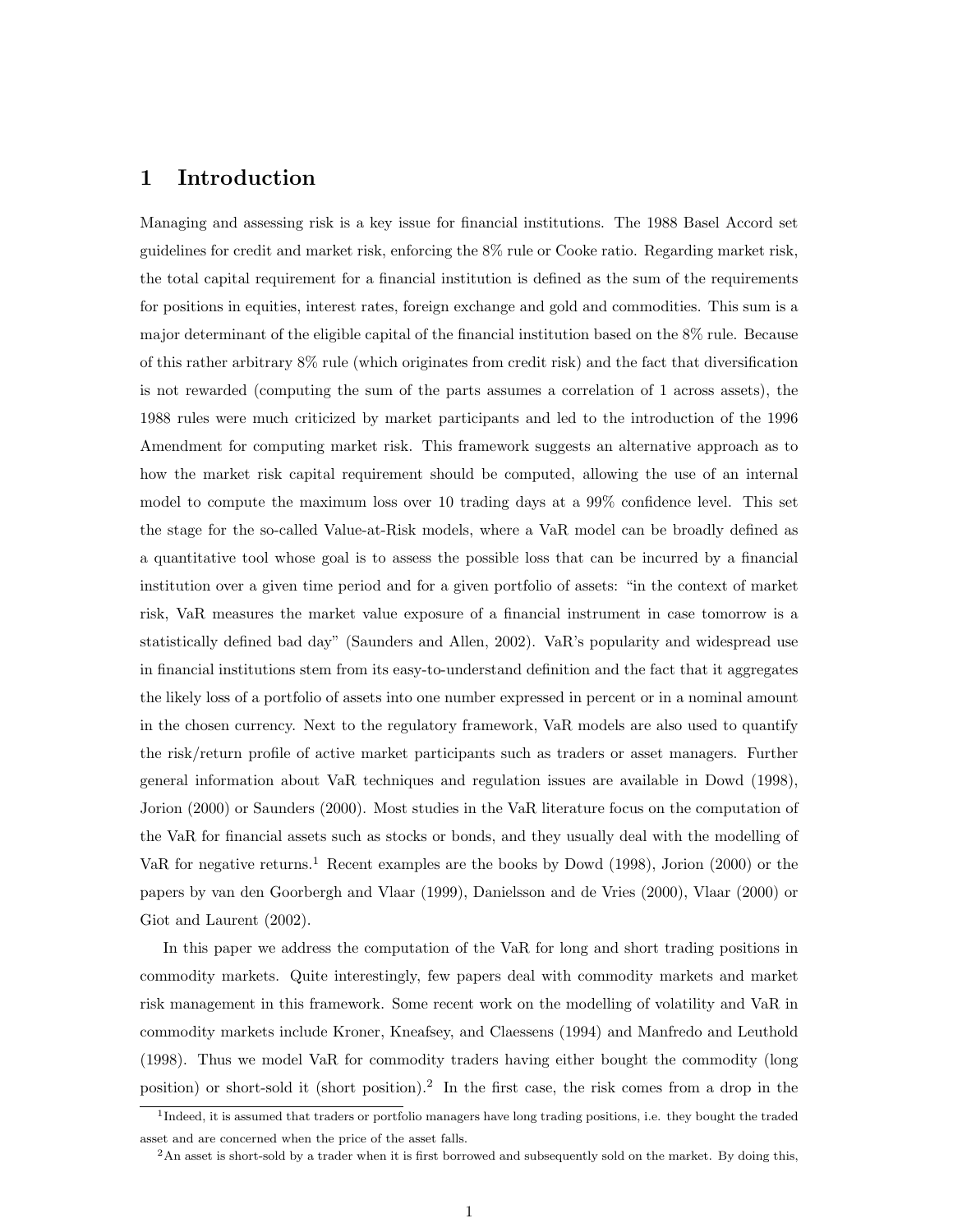price of the commodity, while the trader loses money when the price increases in the second case (because he would have to buy back the commodity at a higher price than the one he got when he sold it). Correspondingly, one focuses in the first case on the left side of the distribution of returns, and on the right side of the distribution in the second case. Note that this type of VaR modelling could be undertaken with a non-parametric model that would first model the quantile in the left tail of the distribution of returns, and then deal with the right tail. Our approach is however a pure parametric one, where we consider models that jointly deliver accurate VaR forecasts, i.e. both for the left and right tails of the distribution of returns. We first use the skewed Student APARCH model of Lambert and Laurent (2001) and show that this model accurately forecasts the one-dayahead VaRs for long and short positions in commodity markets. The empirical application focuses on aluminium, copper, nickel, Brent crude oil and WTI crude oil daily cash prices, and cocoa nearby futures contracts. Because the RiskMetrics method is widely used by market practitioners, we also compute the relevant VaR measures in this framework. Not surprisingly however, and because the distribution of returns is leptokurtic and (in some cases) skewed, the RiskMetrics method often does not deliver good results. In a second step, we introduce the skewed Student ARCH model as an alternative to both the skewed Student APARCH model and the RiskMetrics model. The skewed Student ARCH model has never been presented before and this new model combines features from the  $ARCH(p)$  model and the skewed Student density distribution. An important advantage of the skewed Student ARCH model is that its estimation does not require non-linear optimization procedures and could be routinely programmed in a 'simple' spreadsheet environment such as Excel. As such it is a good alternative to the RiskMetrics model (albeit more difficult to use) and it takes into account the fat-tails and skewness features of the returns.

The rest of the paper is organized in the following way. In Section 2, we briefly review the notion of risk management in commodity markets. Section 3 describes the data while Section 4 presents the VaR models that are used in the empirical analysis. The empirical application for the six commodities is given in Section 5. Section 6 concludes and presents possible new research directions.

## 2 Risk management in commodity markets

Fluctuations of prices in commodity markets are mainly caused by supply and demand imbalances which originate from the business cycle (energy products, metals, agricultural commodities), political events (energy products) or unexpected weather patterns (agricultural commodities). For example, the price of crude oil briefly spiked to more than \$35 a barrel in response to the Iraqi

the trader hopes that the price will fall, so that he can then buy the asset at a lower price and give it back to the lender.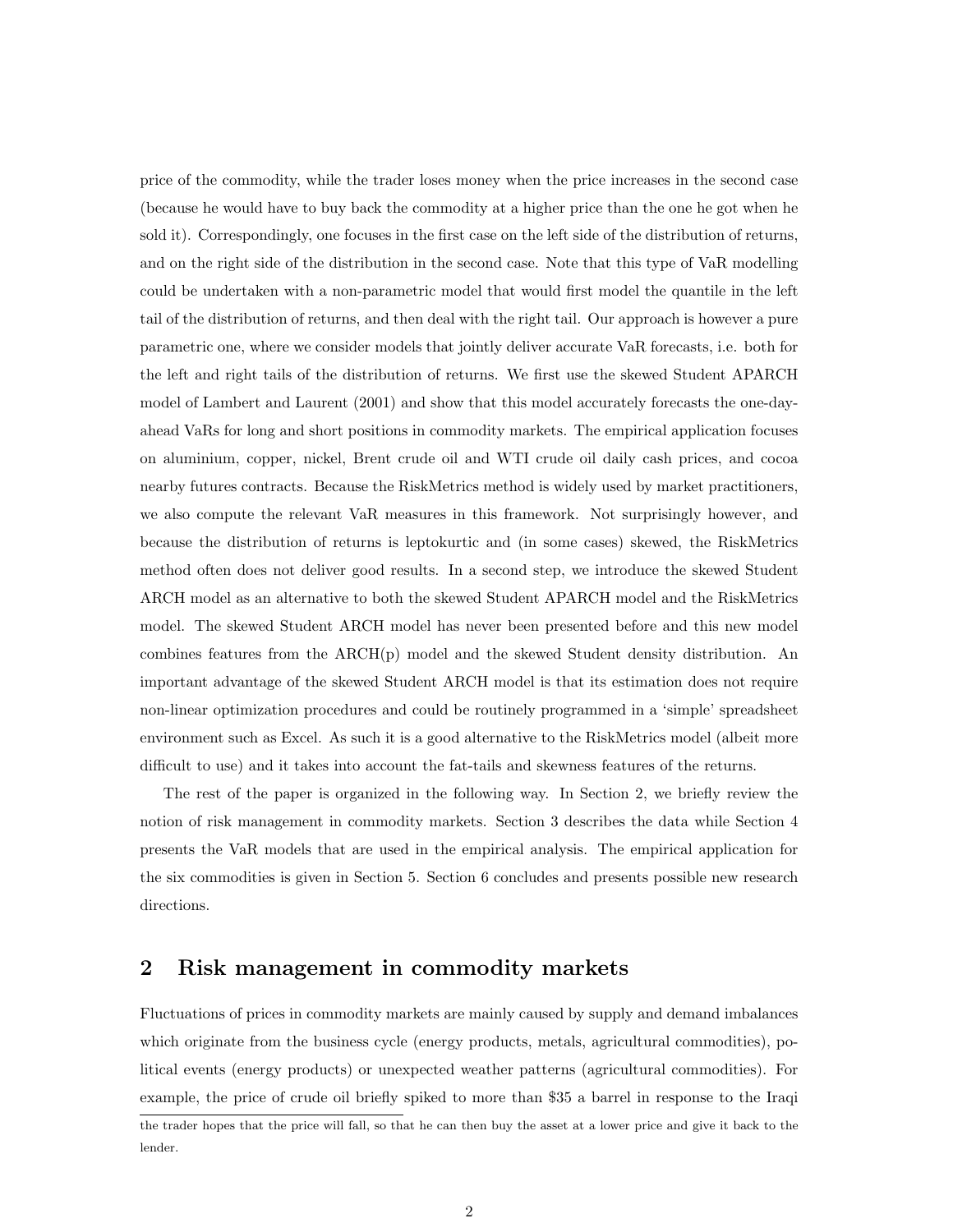invasion of Koweit at the end of 1990. A couple of months later and with the defeat of Iraq, the price of crude oil was back to less than \$20. Commodity markets are also characterized by the widespread use of futures and forward contracts, i.e. future delivery of the commodity for a price agreed up today. Indeed, derivative contracts such as futures and options were first introduced in agricultural markets as a way to hedge risk for the buyers and sellers of such products. Simple types of such contracts were even in use during the Middle Ages and Antiquity.<sup>3</sup>

Because unexpected price changes are fundamentally determined by supply and demand imbalances, market participants in commodity markets strongly focus on economic models which relate supply and demand to 'fundamental market variables'. Moreover commodity markets are strongly shaped by storage limitations, convenience yield and seasonality effects. Next to the price changes which originate from fundamental supply and demand imbalances, price volatility can stem from the behavior of some market participants who engage in (short-term) speculation. Examples are the hoarding of the commodity in anticipation of a future rise in price, or the short-selling of futures contracts if a bear market is expected. Famous examples include the cornering of the silver market by the Hunt brothers in 1980.

Modelling risk for commodity products thus presents an inherent complexity due to the strong interaction between the trading of the products and the supply and demand imbalances which stem from the state of the economy. In this paper we characterize market risk for commodity products using a univariate time-series approach that focuses on the modelling of the VaR based on the available history of the commodity prices. As such our aim is not to quantify risk using a specific economic model tailored to forecast supply and demand in the given market, but we wish to put forward a general statistical model that accounts for the characteristics of the series of returns (for example fat-tails, skewness, heteroscedasticity) and adequately forecasts the market risk at a short-term time horizon. As such, our focus on a short-term time horizon is consistent with the use of a 'pure' statistical method where a more fundamental economic model would be of little use regarding 1-day risk forecasts. Over long-term time horizons (for example a couple of months), the added value of a pure statistical model would probably be much less compared to the information given by models which forecast supply and demand.

## 3 Data

In the empirical application of the paper we consider daily data for a collection of commodities spanning metal, energy and agricultural products. While full empirical and estimation results are presented in Section 5, we already introduce and briefly characterize our datasets at this stage to put forward the salient statistical properties of the series. More specifically we consider the

<sup>3</sup>See for example Bernstein (1996).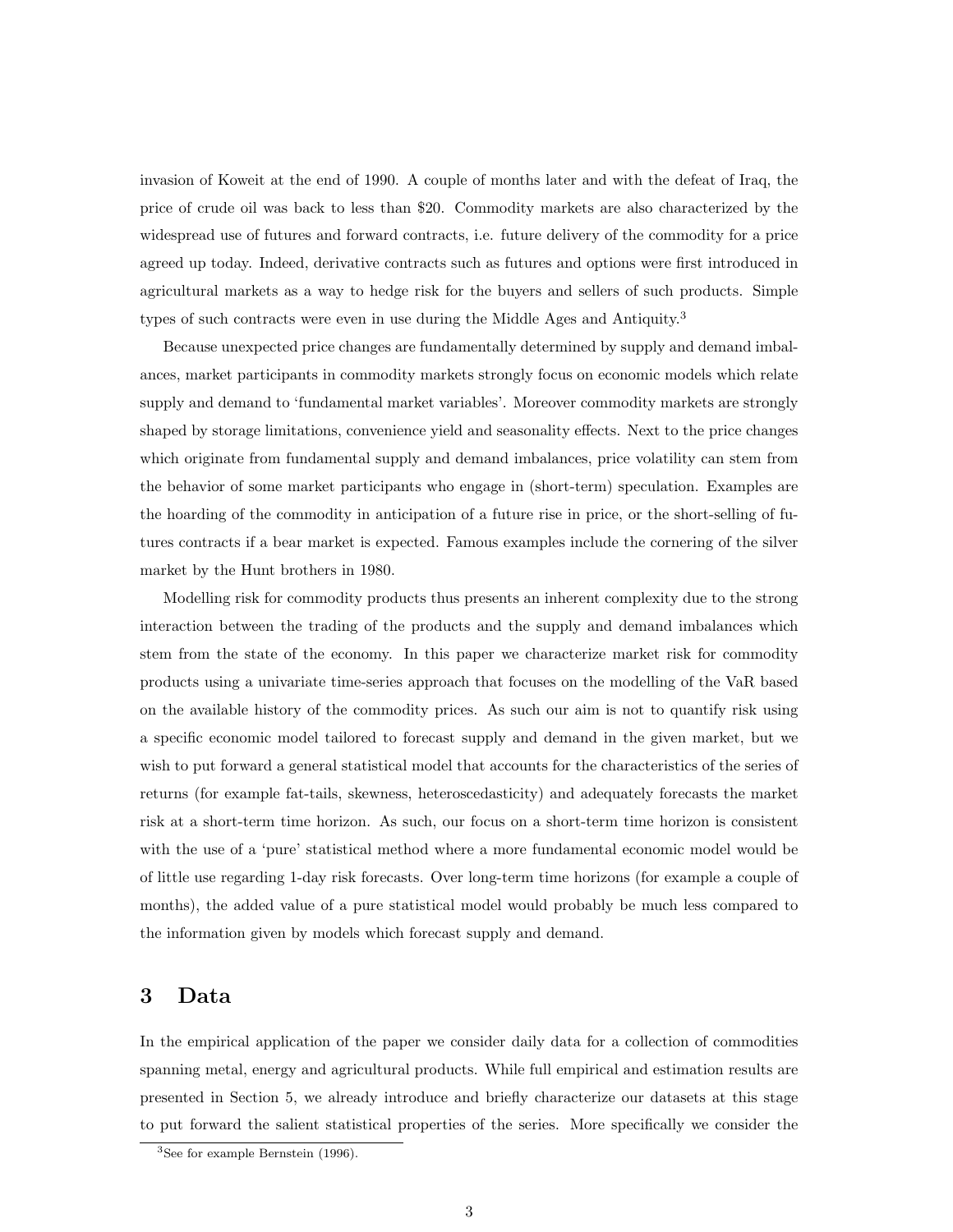following commodities:

- metals: aluminium, copper and nickel daily cash prices for the  $3/1/1989$   $31/1/2002$  period;<sup>4</sup>
- energy commodities: Brent and WTI crude oil daily spot prices, for the 20/5/1987 18/3/2002 period;<sup>5</sup>
- agricultural commodity: cocoa futures contracts, daily prices for the nearest futures contract,  $3/1/1994 - 31/1/2002$  period.<sup>6</sup>

For all price series  $p_t$ , daily returns (expressed in %) are defined as  $r_t = 100 [ln(p_t) - ln(p_{t-1})].$ Descriptive characteristics for the returns series are given in Table 1 while descriptive graphs (price, daily returns, density of the daily returns and QQ-plot against the normal distribution) are given in Figures 1-6. Note that, for the Brent and WTI crude oil, prices were extremely volatile around the Gulf war period, which led to a succession of extremely large positive and negative returns within a very short time span. A return of -40.64% was even observed on January 17th, 1991 for the WTI crude oil as the price per barrel fell from \$32.25 to \$20.28! The Brent crude oil spot price is slightly less volatile but tracks very closely the WTI crude oil price. Volatility clustering is immediately apparent from the graphs of daily returns which suggests the presence of heteroscedasticity. The density graphs and the QQ-plot against the normal distribution show that all return distributions exhibit fat tails. Moreover, the QQ-plots indicate that fat tails are not symmetric. Oil prices show the greatest volatility and excess kurtosis, and the corresponding returns are negatively skewed. Returns for the cocoa contracts are positively skewed but their excess kurtosis is rather small. Aluminium and copper cash prices are the least volatile series. This short but important preliminary descriptive and graphical analysis of the series indicate that the chosen statistical model should take into account the volatility clustering, fat tails and skewness features of the returns. In the rest of the paper and as motivated in Section 4, we focus on the skewed Student density distribution for which recent research work shows that it adequately accounts for these salient features of financial and commodity markets.<sup>7</sup>

# 4 ARCH-type VaR models

Our empirical analysis in Section 3 has shown that the returns series for the commodities we deal with exhibit heteroscedasticity. Therefore it seems natural to focus on ARCH type models to characterize the conditional variance. In this section we present parametric VaR models of the

<sup>4</sup>Source: London Metal Exchange.

<sup>5</sup>Source: U.S. Department of Energy, Energy information Administration.

<sup>6</sup>Source: New York Board of Trade.

<sup>7</sup>See Mittnik and Paolella (2000) or Giot and Laurent (2002).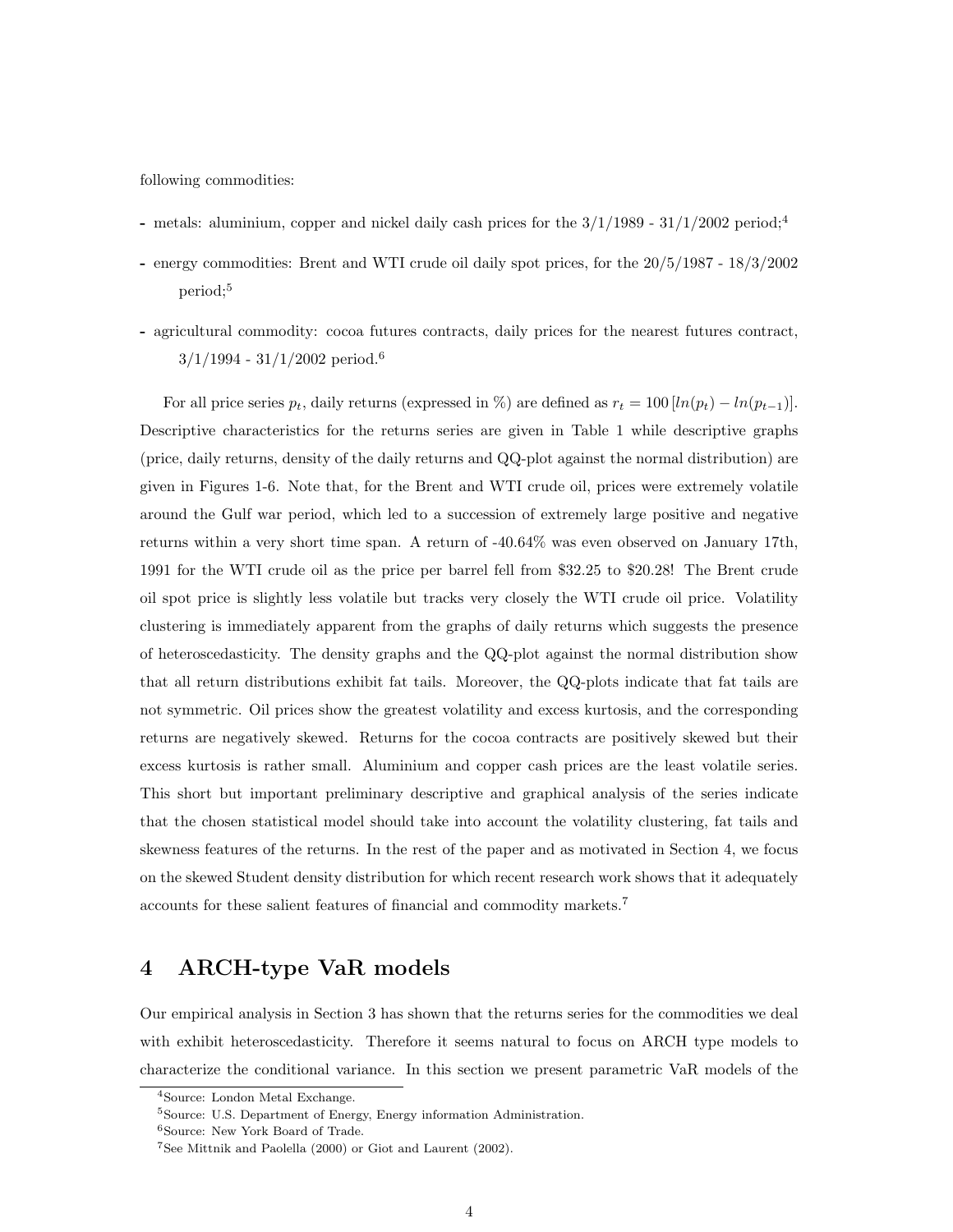| rapic 1. Descriptive statistics |           |          |          |              |          |         |  |  |  |
|---------------------------------|-----------|----------|----------|--------------|----------|---------|--|--|--|
|                                 | Aluminium | Copper   | Nickel   | <b>Brent</b> | WTI      | Cocoa   |  |  |  |
| Annual s.d.                     | 20.56     | 25.15    | 30.60    | 38.26        | 40.18    | 29.60   |  |  |  |
| <b>Skewness</b>                 | $-0.029$  | 0.010    | $-0.059$ | $-1.016$     | $-1.298$ | 0.438   |  |  |  |
| Excess Kurtosis                 | 4.32      | 6.32     | 3.69     | 19.81        | 23.02    | 2.32    |  |  |  |
| Minimum                         | $-9.78$   | $-10.30$ | $-11.58$ | $-36.12$     | $-40.64$ | $-9.03$ |  |  |  |
| Maximum                         | 7.53      | 15.67    | 10.66    | 17.33        | 18.87    | 9.96    |  |  |  |
| $Q^2(10)$                       | 614.4     | 703.5    | 587.5    | 391.7        | 186.9    | 117.4   |  |  |  |

Table 1: Descriptive statistics

Descriptive statistics for the daily returns (expressed in %) of the corresponding commodity. For the aluminium, copper, nickel, Brent crude oil and WTI crude oil, we consider daily cash prices, while we deal with the prices of the nearest futures contracts for the cocoa.  $Q^2(10)$ is the Ljung-Box Q-statistic of order 10 on the squared series. Annual s.d. is the annualized standard deviation computed from the daily returns. All values are computed using PcGive.

ARCH class. ARCH class models were first introduced by Engle (1982) with the ARCH model. Since then, numerous extensions have been put forward<sup>8</sup>, but they all model the conditional variance as a function of past (squared) returns. Because quantiles are direct functions of the variance in parametric models, ARCH class models immediately translate into VaR models. As indicated in Christoffersen and Diebold (2000), volatility forecastability (such as featured by ARCH class models) decays quickly with the time horizon of the forecasts. An immediate consequence is that volatility forecastability is relevant for short time horizons (such as daily trading), but not for long time horizons on which portfolio managers usually focus. Thus, conditional VaR models of the ARCH-type should fare well when it comes to characterizing short term risk.

A complete review of all ARCH-type VaR models is outside the scope of this paper. That's why we focus on a sub-set of the possible models. More precisely, we characterize two symmetric (RiskMetrics and Student APARCH) models and two asymmetric (skewed Student APARCH and skewed Student ARCH) volatility models. We deal quite extensively with the APARCH-type model as it encompasses most of the GARCH-type models. While the RiskMetrics model is known to be a rather poor candidate for adequate forecasting of the quantiles in the presence of fat tail distribution of returns, it is nevertheless widely used by practitioners. We stress that, by symmetric and asymmetric models, we mean a possible asymmetry in the distribution of the error term (i.e. whether it is skewed or not), and not the asymmetry in the relationship between the conditional variance and the lagged squared innovations (the APARCH model features this kind of 'conditional' asymmetry whatever the chosen error term).

<sup>8</sup>See Engle (1995), Bera and Higgins (1993) or Palm (1996), among others, for a thorough review of the possible models.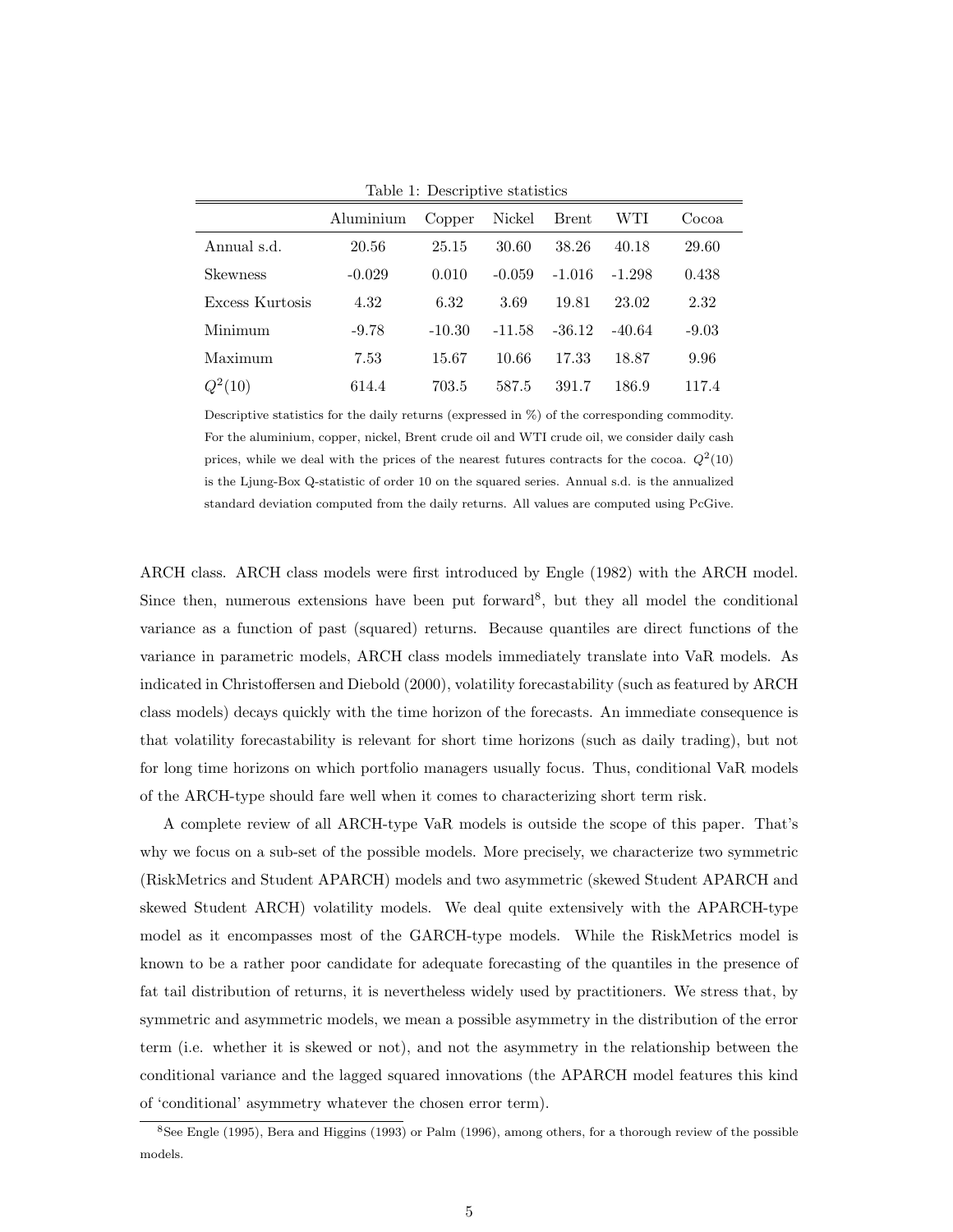To characterize the models, we consider a collection of daily returns,  $r_t$ , with  $t = 1...T$ . Because daily returns are known to exhibit some serial autocorrelation<sup>9</sup>, we fit an  $AR(p)$  structure on the  $r_t$  series for all specifications:

$$
r_t = \rho_0 + \rho_1 r_{t-1} + \ldots + \rho_p r_{t-p} + e_t.
$$
\n(1)

We now consider several specifications for the conditional variance of  $e_t$ .

### 4.1 Four volatility models

#### 4.1.1 RiskMetrics

The RiskMetrics model is equivalent to an IGARCH model (with the normal distribution) where the autoregressive parameter is set at a pre-specified value  $\lambda = 0.94$  and the coefficient of  $e_{t-1}^2$  is equal to  $1 - \lambda$ :

$$
e_t = \epsilon_t h_t \tag{2}
$$

where  $\epsilon_t$  is IID  $N(0, 1)$  and  $h_t^2$  is defined as:

$$
h_t^2 = (1 - \lambda)e_{t-1}^2 + \lambda h_{t-1}^2.
$$
\n(3)

As indicated in the introduction, the long side of the daily VaR is defined as the VaR level for traders having long positions in the relevant commodity: this is the 'usual' VaR where traders incur losses when negative returns are observed. Correspondingly, the short side of the daily VaR is the VaR level for traders having short positions, i.e. traders who incur losses when the price of the commodity increases. How good a model is at predicting long VaR is thus related to its ability to model large negative returns, while its performance regarding the short side of the VaR is based on its ability to model large positive returns.

For the RiskMetrics model, the one-step-ahead VaR as computed in  $t-1$  for long trading positions is given by  $z_\alpha h_t$ , for short trading positions it is equal to  $z_{1-\alpha} h_t$ , with  $z_\alpha$  being the left quantile at  $\alpha\%$  for the normal distribution and  $z_{1-\alpha}$  is the right quantile at  $\alpha\%$ .<sup>10</sup>

### 4.1.2 Student APARCH

The APARCH $(1,1)$  model (Ding, Granger, and Engle, 1993) is an extension of the GARCH $(1,1)$ model of Bollerslev (1986) and specifies the conditional variance as:

<sup>9</sup>The serial autocorrelation found in daily returns is not necessarily at odds with the efficient market hypothesis. See Campbell, Lo, and MacKinlay (1997) for a detailed discussion.

<sup>&</sup>lt;sup>10</sup>All VaR expressions are reported for the residuals  $e_t$ , which is equivalent to reporting the VaR centered around the expected return based on (1).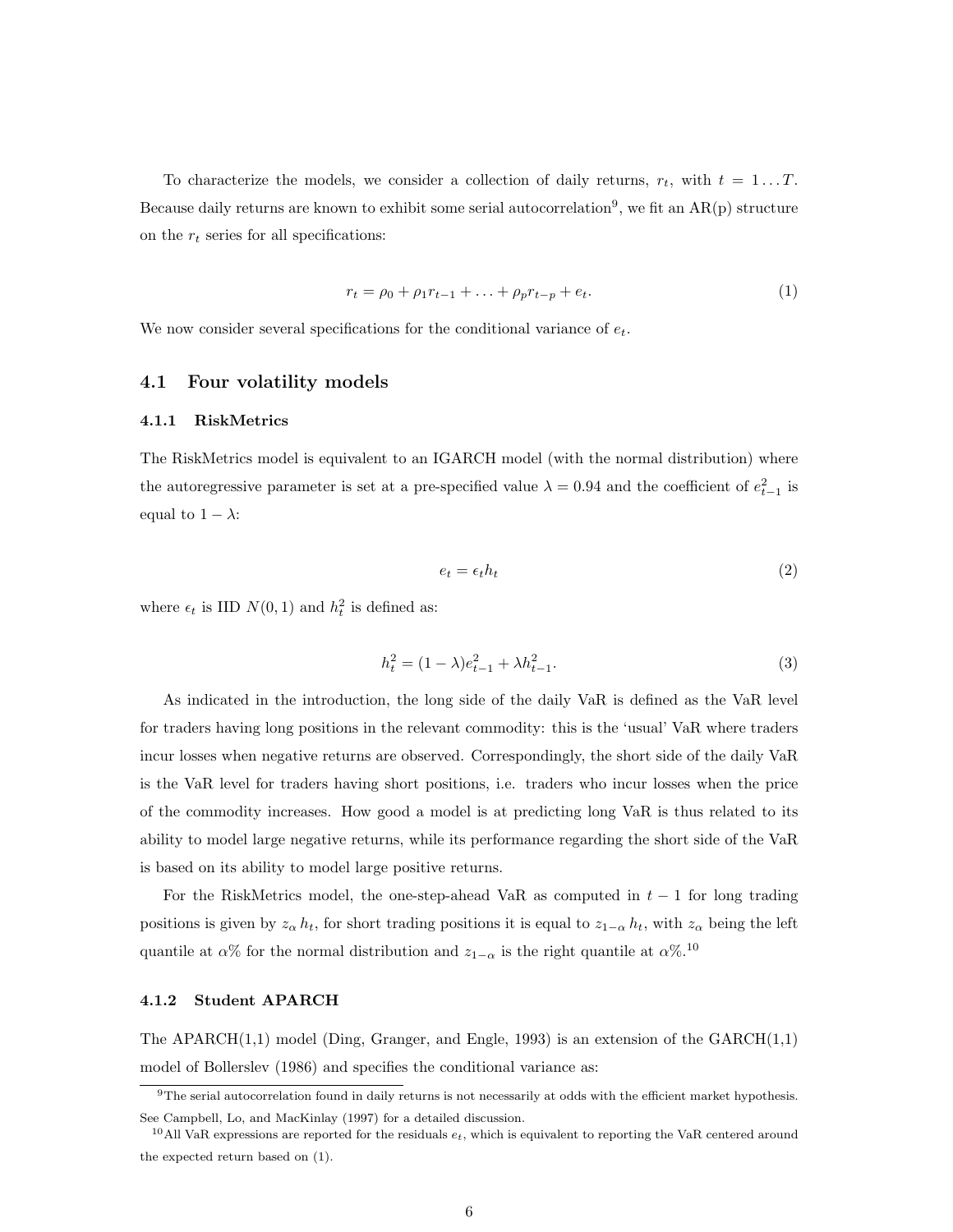$$
h_t^{\delta} = \omega + \alpha_1 (|e_{t-1}| - \alpha_n e_{t-1})^{\delta} + \beta_1 h_{t-1}^{\delta}, \tag{4}
$$

where  $\omega, \alpha_1, \alpha_n, \beta_1$  and  $\delta$  are parameters to be estimated.  $\delta$  ( $\delta > 0$ ) plays the role of a Box-Cox transformation of  $h_t$ , while  $\alpha_n$  (-1 <  $\alpha_n$  < 1), reflects the so-called leverage effect. A positive (respectively negative) value of  $\alpha_n$  means that past negative (respectively positive) shocks have a deeper impact on current conditional volatility than past positive shocks (see Black, 1976; French, Schwert, and Stambaugh, 1987; Pagan and Schwert, 1990). Because the distribution of asset returns usually feature 'fat tails' (see Bauwens and Giot, 2001 or Alexander, 2001), we work with the Student APARCH (or t APARCH) where  $e_t = \epsilon_t h_t$  and  $\epsilon_t$  is IID  $t(0, 1, v)$ ;  $h_t$  is defined as in (4).

For the Student APARCH model, the one-step-ahead VaR as computed in t−1 for long trading positions is given by  $t_{\alpha,v}$  h<sub>t</sub>, for short trading positions it is equal to  $t_{1-\alpha,v}$  h<sub>t</sub>, with  $t_{\alpha,v}$  being the left quantile at  $\alpha$ % for the Student distribution with v degrees of freedom and  $t_{1-\alpha,v}$  is the right quantile at  $\alpha\%$ .

#### 4.1.3 Skewed Student APARCH

According to Lambert and Laurent (2001) who express the skewed Student density in terms of the mean and the variance<sup>11</sup>, the innovation process  $\varepsilon$  is said to be  $SKST(0, 1, \xi, v)$ , i.e. (standardized) skewed Student distributed, if:

$$
f(\epsilon|\xi, v) = \begin{cases} \frac{2}{\xi + \frac{1}{\xi}} sg\left[\xi\left(s\epsilon + m\right)|v\right] & \text{if } \epsilon < -\frac{m}{s} \\ \frac{2}{\xi + \frac{1}{\xi}} sg\left[\left(s\epsilon + m\right)/\xi|v\right] & \text{if } \epsilon \geq -\frac{m}{s} \end{cases},\tag{5}
$$

where  $g(|v)$  is the symmetric (unit variance) Student density and  $\xi$  is the asymmetry coefficient;<sup>12</sup>  $m$  and  $s<sup>2</sup>$  are respectively the mean and the variance of the non-standardized skewed Student and are defined as follows:

$$
m = \frac{\Gamma\left(\frac{\nu - 1}{2}\right)\sqrt{\nu - 2}}{\sqrt{\pi}\Gamma\left(\frac{\nu}{2}\right)} \left(\xi - \frac{1}{\xi}\right)
$$
\n
$$
(6)
$$

and

$$
s^{2} = \left(\xi^{2} + \frac{1}{\xi^{2}} - 1\right) - m^{2}.
$$
 (7)

Note also that for given values of  $\xi$  and  $v$  and a probability  $\alpha$ , the quantile function is:

 $11$ See also Fernández and Steel (1998).

<sup>&</sup>lt;sup>12</sup>The asymmetry coefficient  $\xi > 0$  is defined such that the ratio of probability masses above and below the mean is  $\frac{\Pr(\epsilon \geq 0|\xi)}{\Pr(\epsilon < 0|\xi)} = \xi^2$ .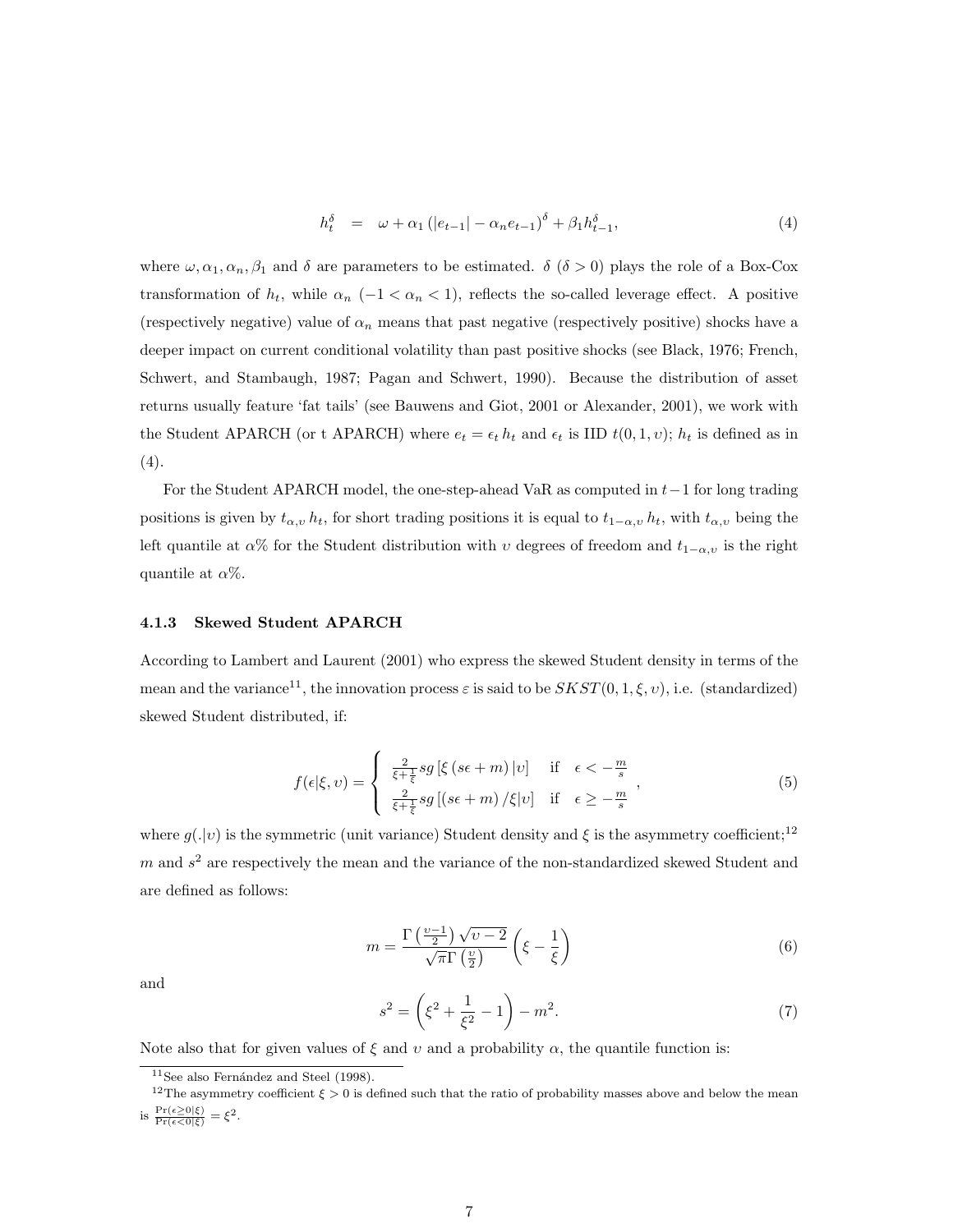$$
st_{\alpha,\upsilon,\xi} = \begin{cases} \frac{\frac{1}{\xi}t_1 - m}{s} & \text{if } \alpha < \frac{1}{1 + \xi^2} \\ \frac{-\xi t_2 - m}{s} & \text{if } \alpha \ge \frac{1}{1 + \xi^2} \end{cases} \tag{8}
$$

where  $t_1 = t_{\frac{\alpha}{2}(1+\xi^2),v}$  and  $t_2 = t_{\frac{1-\alpha}{2}(1+\xi^{-2}),v}$ 

For the skewed Student APARCH model (whose conditional variance is modelled as in Equation (4)), the VaR for long and short positions is given by  $st_{\alpha,\nu,\xi} h_t$  and  $st_{1-\alpha,\nu,\xi} h_t$ , with  $st_{\alpha,\nu,\xi}$ being the left quantile at  $\alpha$ % for the skewed Student distribution with  $v$  degrees of freedom and asymmetry coefficient  $\xi$ ;  $st_{1-\alpha,\nu,\xi}$  is the corresponding right quantile. If log( $\xi$ ) is smaller than zero (or  $\xi < 1$ ),  $|st_{\alpha,\nu,\xi}| > |st_{1-\alpha,\nu,\xi}|$  and the VaR for long traders will be larger (for the same conditional variance) than the VaR for short traders. When  $log(\xi)$  is positive, we have the opposite result.

#### 4.1.4 Skewed Student ARCH

The estimation of the APARCH skewed Student is done by (approximate) maximum likelihood and thus requires the use of non-linear optimization techniques. While non-linear optimization methods are available in advanced statistical and econometric packages, these estimation techniques are not readily available to market participants involved in the trading and risk management of the financial or commodity assets. This has led to a widespread use of the RiskMetrics approach in VaR applications as this simple but easy-to-use method does not require advanced estimation procedures. However, it is widely acknowledged that RiskMetrics is not good at modelling the non-normal density distribution of returns and only models approximatively the observed volatility clustering.

In this sub-section, we introduce a statistical model that takes into account volatility clustering, fat tails and skewness features but does not require non-linear estimation methods. In his seminal paper, Engle (1982) suggests to estimate the  $\text{ARCH}(q)$  model in a somewhat simpler fourstep procedure based on the method of scoring. Let us briefly review this estimation procedure. Equation (1) can be rewritten in matrix notation as:

$$
r_t = R_t \Gamma + e_t,\tag{9}
$$

where  $R_t = (1, r_{t-1}, \ldots, r_{t-q})$  and  $\Gamma = (\rho_0, \rho_1, \ldots, \rho_p)'$ . The ARCH(q) model is defined as:

$$
h_t^2 = \omega + \alpha_1 e_{t-1}^2 + \ldots + \alpha_q e_{t-q}^2,
$$
\n(10)

or in matrix notation:

$$
h_t^2 = E_t \Delta,\tag{11}
$$

where  $E_t =$  $(1, e_{t-1}^2, \ldots, e_{t-q}^2)$ ¢ and  $\Delta = (\omega, \alpha_1, \ldots, \alpha_q)'$ .

Estimation of the model described by Equations  $(9)-(11)$  can be achieved in four steps: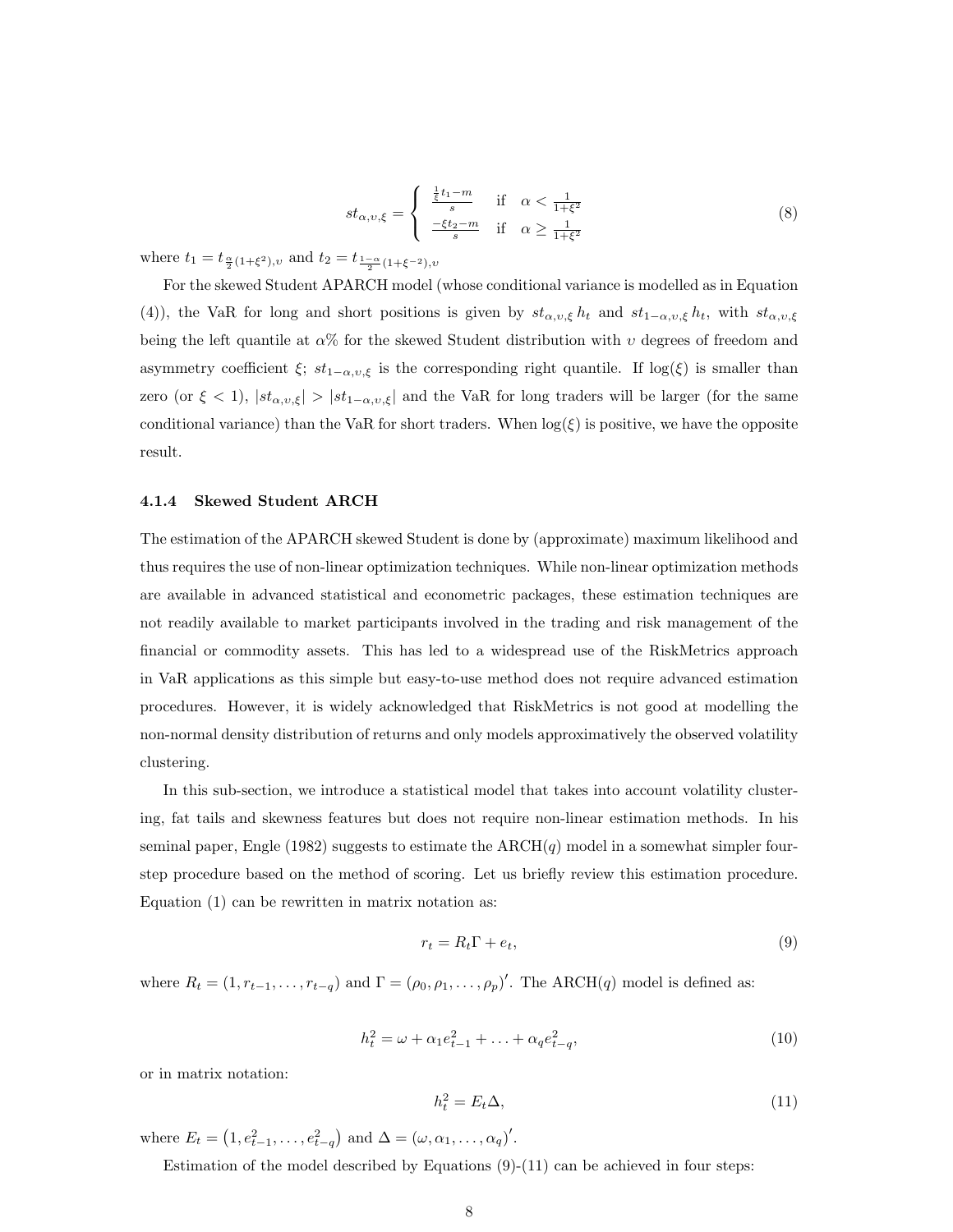- First, compute  $\tilde{\Gamma} = (R'R)^{-1}R'r$  and  $\tilde{e} = r R\tilde{\Gamma}$  using the T observations.  $\tilde{\Gamma}$  is a consistent, but inefficient, estimator of Γ.
- Second, using observations  $1 + q$  to T, regress  $\tilde{e}_t^2$  on a constant and  $\tilde{e}_{t-1}^2, \ldots, \tilde{e}_{t-q}^2$  to obtain  $\tilde{\Delta}$ .
- Third, using  $\tilde{\Delta}$ , compute: *i*)  $\tilde{h}_t^2 = \tilde{E}_t \tilde{\Delta}$ , where  $\tilde{E}_t =$ ¡  $1, \tilde{e}_{t-1}^2, \ldots, \tilde{e}_{t-q}^2$ ¢ ; *ii*)  $g_t = \frac{\tilde{e}_t^2}{\tilde{h}_t^2} - 1$ ; *iii*)  $z_{1,t} = \frac{1}{\bar{h}_t^2}$  and for observations  $1 + q$  to  $T$ , iv)  $z_{2,t} =$  $\left(\frac{\tilde{e}_{t-1}^2}{\tilde{h}_t^2},\ldots,\frac{\tilde{e}_{t-q}^2}{\tilde{h}_t^2}\right)$ y, . Then, collect  $T - q$ observations in  $g = [g_t]_{t=q+1,\ldots,T}$  and  $Z = [z_{1,t}, z_{2,t}]_{t=q+1,\ldots,T}$  and compute  $\overline{\Delta} = (Z'Z)^{-1}Z'g$ . The asymptotically efficient estimator of  $\Delta$  is  $\hat{\Delta} = \tilde{\Delta} + \overline{\Delta}$ . Its asymptotic covariance matrix is estimated as  $2(Z'Z)^{-1}$ .
- Finally, compute i)  $\hat{h}_t^2 = \tilde{E}_t \hat{\Delta}$  for observations  $1 + q$  to T. Then for observations  $1 + q$  to  $T - q$ , compute ii)  $f_t = \hat{h}_t^{-2} + 2\tilde{e}_t^2$  $\frac{q}{q}$  $\sum_{j=1}^{q} \hat{\alpha}_j \hat{h}_{t+j}^{-4}$  and *iii*)  $s_t = \hat{h}_t^{-2} - \sum_{j=1}^{q}$  $\sum_{j=1}^{4} \hat{\alpha}_j \hat{h}_{t+j}^{-2}$  $\frac{\tilde{e}^2_{t+j}}{\hat{h}^2_{t+j}}-1\bigg).$ An asymptotically efficient estimator of  $\Gamma$  is given by  $\hat{\Gamma} = \tilde{\Gamma} + \overline{\Gamma}$ , where  $\overline{\Gamma} = (W'W)^{-1}W'v$ ,  $v = [e_ts_t/f_t]_{t=q+1,\dots,T-q}$  and  $W = [f_tX_t]_{t=1,\dots,T-q}$ . Its asymptotic covariance matrix is estimated as  $(W'W)^{-1}$ .

This estimator is asymptotically equivalent to maximum likelihood under the Gaussian assumption and thus one could compute, as in Section 4.1.1, the VaR forecast using the corresponding Gaussian quantile. If this assumption does not hold (which is more than likely given the observed statistical properties of the returns series), this estimator is still consistent and can be considered as a quasi-maximum likelihood estimator.<sup>13</sup> However, the consistency of the conditional mean and conditional variance does not mean that the model will provide accurate VaR forecasts. Indeed, for daily stock returns, Giot and Laurent (2002) and Mittnik and Paolella (2000) show that a normal APARCH model delivers poor (in-sample and out-of-sample) VaR forecasts and that accounting for the observed skewness and kurtosis is crucial.

Therefore, we propose to use an adaptive method to compute the one-day-ahead VaR. Let us first define the estimated standardized residuals as:  $\hat{\epsilon}_t = (r_t - R_t \hat{\Gamma}) / \hat{h}_t$  and  $SK(\hat{\epsilon}_t)$  and  $KU(\hat{\epsilon}_t)$ the empirical skewness and kurtosis coefficients of  $\hat{\epsilon}_t$ . If  $\hat{\epsilon}_t$  is normally distributed,  $SK(\hat{\epsilon}_t)$  and  $KU(\hat{\epsilon}_t)$  should not be significantly different from zero and three, respectively.<sup>14</sup> Accordingly and following Lambert and Laurent (2001), if  $\hat{\epsilon}_t \sim SKST(0, 1, \xi, v)$ :

$$
SK\left(\hat{\epsilon}_t|\xi,\upsilon\right) = \frac{E\left(\hat{\epsilon}_t^3|\xi,\upsilon\right) - 3E\left(\hat{\epsilon}_t|\xi,\upsilon\right)E\left(\hat{\epsilon}_t^2|\xi,\upsilon\right) + 2E\left(\hat{\epsilon}_t|\xi,\upsilon\right)^3}{Var\left(\hat{\epsilon}_t|\xi,\upsilon\right)^{\frac{3}{2}}}
$$
\n(12)

<sup>13</sup>In this case, the asymptotic covariance matrix has to be corrected accordingly. We will not give the technical details here since we are only concerned with VaR forecasts.

<sup>&</sup>lt;sup>14</sup>Lambert and Laurent (2001) and Giot and Laurent (2002) have shown that, for various financial daily returns, it is realistic to assume that  $\hat{\epsilon}_t$  is skewed Student distributed (see previous section).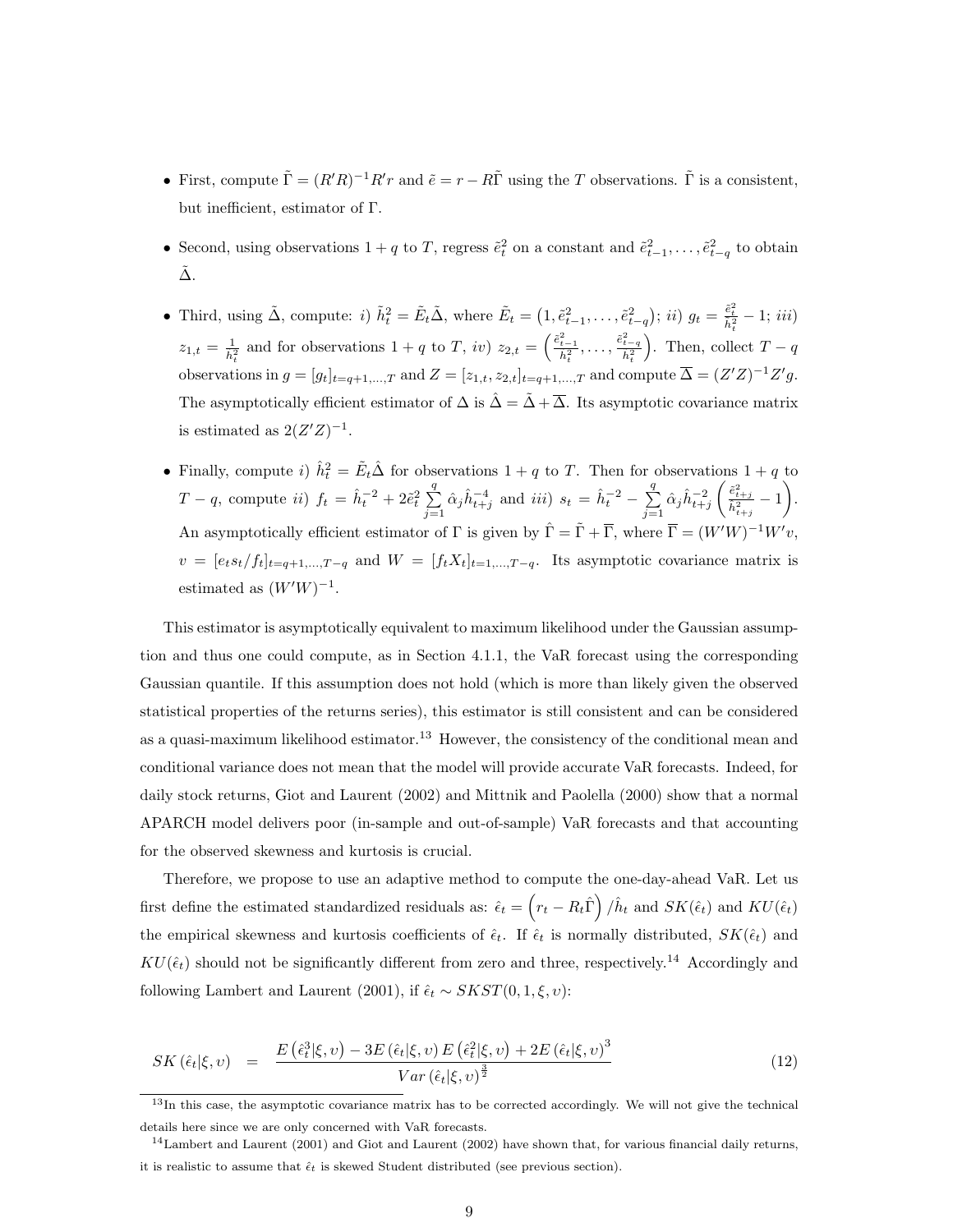$$
KU\left(\hat{\epsilon}_{t}|\xi\right) = \frac{E\left(\hat{\epsilon}_{t}^{4}|\xi,\upsilon\right) - 4E\left(\hat{\epsilon}_{t}|\xi,\upsilon\right)E\left(\hat{\epsilon}_{t}^{3}|\xi,\upsilon\right) + 6E\left(\hat{\epsilon}_{t}^{2}|\xi,\upsilon\right)E\left(\hat{\epsilon}_{t}|\xi,\upsilon\right)^{2} - 3E\left(\hat{\epsilon}_{t}|\xi,\upsilon\right)^{4}}{Var\left(\hat{\epsilon}_{t}|\xi,\upsilon\right)^{2}}
$$
\n(13)

where  $E(\hat{\epsilon}_t^r | \xi, v) = M_{r,v} \frac{\xi^{r+1} + \frac{(-1)^r}{\xi^{r+1}}}{\xi + \frac{1}{\xi}}, M_{r,v} = \int_0^\infty$  $\int_0^\infty 2s^r g(s|v)ds$ , and  $M_{r,v}$  is the  $r^{th}$  order moment of  $g(.)v)$  truncated to the positive real values.<sup>15</sup> In other words, for given values of  $\xi$  and  $v$ , the skewness and kurtosis are given by Equations (12) and (13) respectively. Note that when  $\xi = 1$ and  $v = +\infty$  we get the skewness and the kurtosis of the Gaussian density and when  $\xi = 1$  but  $v > 2$ , we have the skewness and the kurtosis of the (standardized) Student distribution.

Our goal in this paper is thus to put forward a tractable solution for estimating  $\xi$  and  $v$  (i.e. an estimation method that does not require non-linear optimization techniques) and use these values to compute the corresponding quantile at  $\alpha\%$ . This cannot be achieved by solving the system constituted by Equations (12) and (13) with respect to  $\xi$  and  $v$  since these equations are highly non-linear in  $\xi$  and v. The solution we suggest is the following simple grid search method:

- a) generate skewness and kurtosis combinations, i.e.  $Sk(\xi_i, v_i)$  and  $Ku(\xi_i, v_i)$  by letting  $\xi$  vary between respectively  $\xi_{min}(> 0)$  and  $\xi_{max}(\in \mathbb{R}^+)$  and  $v$  between  $v_{min}(> 4)$  and  $v_{max}(\in \mathbb{R}^+)$ , by choosing sufficiently small increments in the sequences of  $\xi_i$  and  $v_i$  values.<sup>16</sup>
- b) define the optimal  $\xi$  and  $v$  parameters as the parameters that minimize  $|Sk(\hat{\epsilon}_t) Sk(\xi_i, v_i)| +$  $|Ku(\hat{\epsilon}_t) - Ku(\xi_i, v_i)|.$

From a computational point of view, our procedure thus boils down to a regression approach (to determine  $h_t$  and model heteroscedasticity) combined with a search-on-grid method to compute the optimal  $\xi$  and  $\nu$  parameters so that our model takes into account the observed skewness and kurtosis of the data. Both steps can easily be implemented in a simple statistical package or spreadsheet environment and they do not require non-linear optimization modules (such as the ML or CML packages in GAUSS for example, which is needed for the estimation of the skewed Student APARCH model).

With respect to the simple RiskMetrics method, we thus substitute a regression approach (to determine  $h_t$ ) to the  $h_t^2 = (1 - \lambda)e_{t-1}^2 + \lambda h_{t-1}^2$  fixed rule and we add the second step to determine the parameters of the skewed Student density distribution (to switch from the normal distribution as in RiskMetrics to a more general density distribution). Finally, the VaR can be computed as in the previous sub-section, i.e. the VaR for long and short positions is given by  $st_{\alpha,\nu,\xi} h_t$  and

<sup>&</sup>lt;sup>15</sup>As indicated above,  $g(.)v)$  is the (standardized) Student probability density function, with number of degrees of freedom  $v > 2$ .

<sup>&</sup>lt;sup>16</sup>In the empirical application, we set  $\xi_{min} = 1$  and  $\xi_{max} = 2$  with an increment of 0.01 and  $v_{min} = 4.1$  and  $v_{max} = 25$  with an increment of 0.05. This generates 42,521 combinations of skewness and kurtosis. Note that we only generate positive (or zero) skewness ( $\xi \geq 1$ ) since negative skewness can be recovered by taking  $1/\xi$ .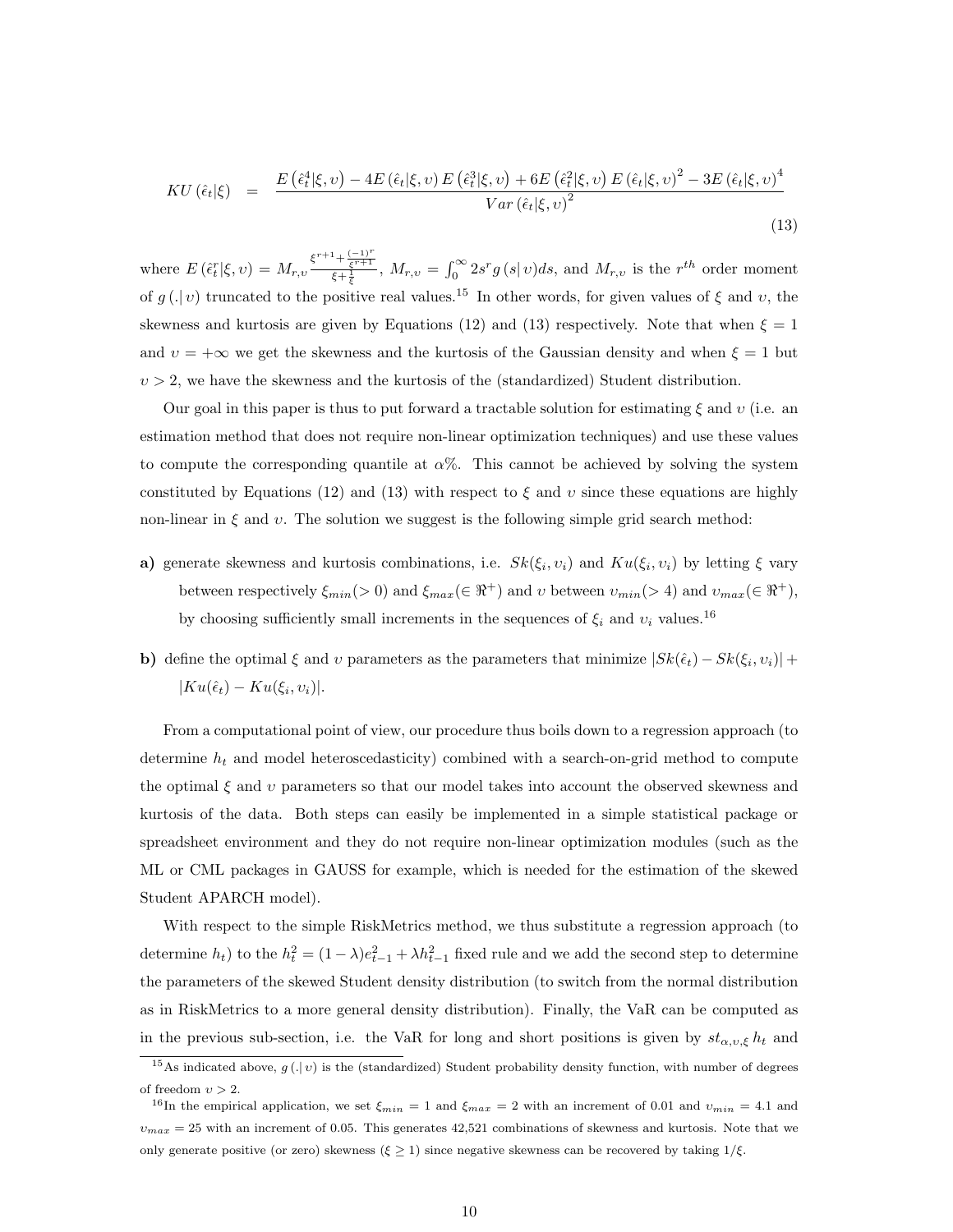$st_{1-\alpha,\nu,\xi}$  h<sub>t</sub>, with  $st_{\alpha,\nu,\xi}$  being the left quantile at  $\alpha$ % for the skewed Student distribution with v degrees of freedom and asymmetry coefficient  $\xi$ ;  $st_{1-\alpha,v,\xi}$  is the corresponding right quantile. Parameters  $\xi$  and  $\nu$  are given by the outcome of step b) in the minimization procedure described above.

## 5 Empirical application

### 5.1 Out-of-sample VaR forecasts

In an actual risk management setting, VaR models deliver out-of-sample forecasts, where the model is estimated on the known returns (up to time  $t$  for example) and the VaR forecast is made for period  $[t + 1, t + h]$ , where h is the time horizon of the forecasts. In this subsection we implement this testing procedure for the long and short VaR with  $h = 1 \text{ day}$ .<sup>17</sup> We use an iterative procedure where the RiskMetrics, skewed Student APARCH and skewed Student ARCH models are estimated to predict the one-day-ahead VaR. For all models, an AR(3) structure is fitted on the returns and an APARCH(1,1) structure successfully takes into account the heteroscedasticity. Regarding the skewed Student ARCH model, a lag structure of around 10 lags is needed to model the heteroscedasticity.

In our iterative procedure, the first estimation sample is the complete sample for which the data is available less the last five years. The predicted one-day-ahead VaR (both for long and short positions) is then compared with the observed return and both results are recorded for later assessment using the statistical tests. At the second iteration, the estimation sample is augmented to include one more day, the models are re-estimated and the VaRs are forecasted and recorded.<sup>18</sup> We iterate the procedure until all days (less the last one) have been included in the estimation sample.<sup>19</sup> Corresponding failure rates and VaR violations are then computed by comparing the long and short forecasted  $VaR_{t+1}$  with the observed return  $e_{t+1}$  for all days in the five-year period.<sup>20</sup> In our application, we define a failure rate  $f_l$  for the long traders, which is equal to the percentage of negative returns smaller than one-step-ahead VaR for long positions. Correspondingly, we define  $f_s$  as the failure rate for short traders as the percentage of positive returns larger than the one-step-ahead VaR for short positions.

<sup>&</sup>lt;sup>17</sup>Prior to the out-of-sample tests, we also implemented in-sample VaR forecasts. We do not include those results in the paper as they are similar to the ones reported for the out-of-sample forecasts.

<sup>&</sup>lt;sup>18</sup>Note that, at this stage, we do not assume any stability hypothesis on the coefficients as the models are re-estimated each time a new observation enters the information set.

<sup>&</sup>lt;sup>19</sup>Note that an alternative strategy would be to use rolling-sample estimation, where the estimation sample is of fixed length and where older returns are no longer taken into account as new observations are included.

 $^{20}$ By definition, the failure rate is the number of times returns exceed (in absolute value) the forecasted VaR. If the VaR model is correctly specified, the failure rate should be equal to the pre-specified VaR level.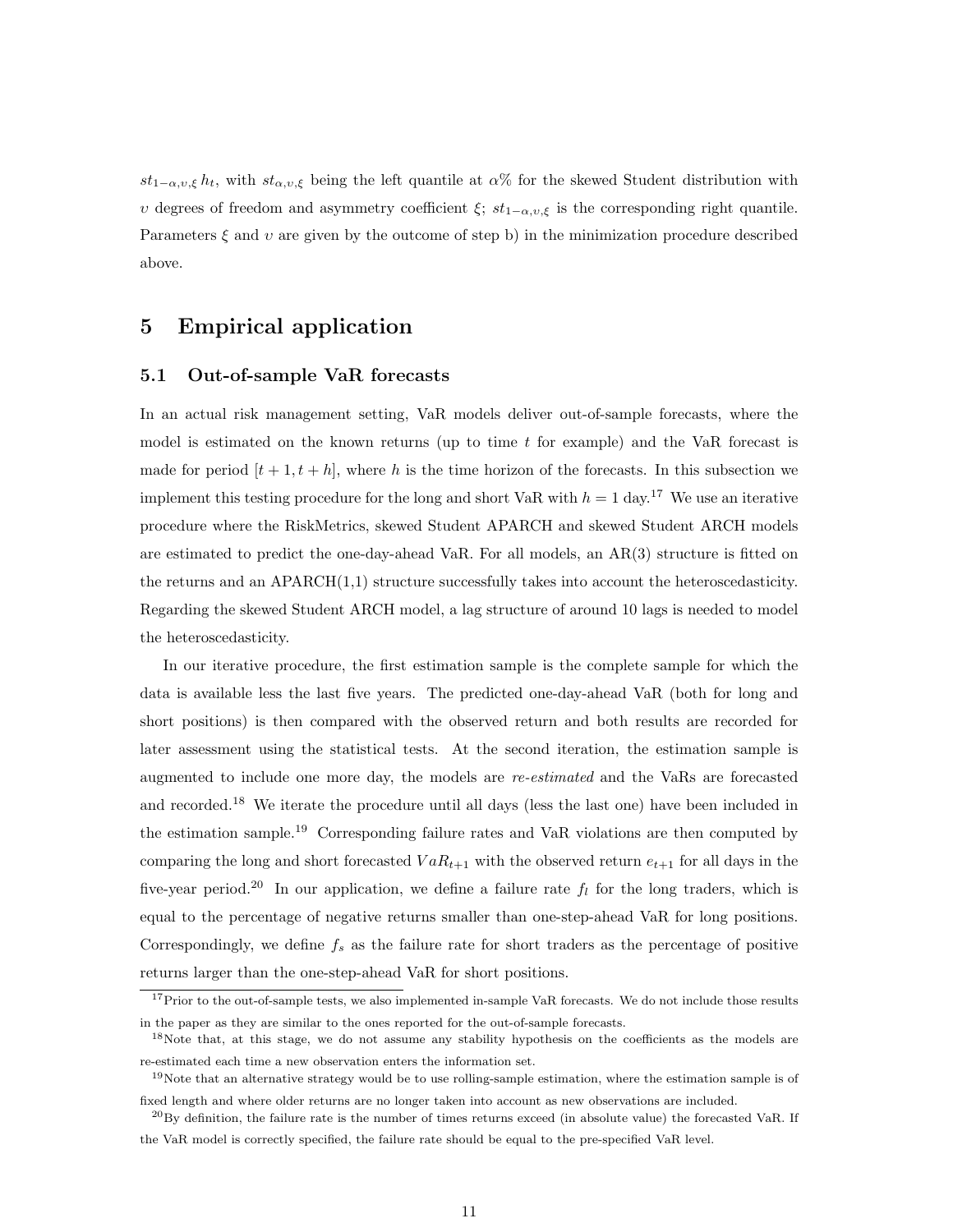|                 | VaR for long positions |             |       |                  |                | VaR for short positions |                  |                  |                  |                  |
|-----------------|------------------------|-------------|-------|------------------|----------------|-------------------------|------------------|------------------|------------------|------------------|
|                 | $5\%$                  | $2.5\%$     | $1\%$ | $0.5\%$          | 0.25%          | $5\%$                   | $2.5\%$          | $1\%$            | $0.5\%$          | 0.25%            |
| Aluminium       |                        |             |       |                  |                |                         |                  |                  |                  |                  |
| RiskMetrics     | 0.897                  | 0.928       | 0.092 | 0.003            | 0.002          | 0.103                   | 0.006            | 0.001            | 0.001            | 0.001            |
| st APARCH       | $\mathbf{1}$           | 0.785       | 0.910 | 0.904            | 0.487          | 0.609                   | 0.928            | 0.083            | 0.590            | 0.487            |
| st ARCH         | 0.513                  | 0.928       | 0.864 | 0.904            | 0.487          | 0.897                   | 0.306            | 0.163            | 0.325            | 0.487            |
| Copper          |                        |             |       |                  |                |                         |                  |                  |                  |                  |
| RiskMetrics     | 0.513                  | 0.427       | 0.054 | 0.089            | 0.153          | 0.609                   | 0.071            | $\boldsymbol{0}$ | $\overline{0}$   | 0.002            |
| st APARCH       | 0.291                  | 0.785       | 0.643 | 0.784            | 0.932          | 0.431                   | 0.785            | 0.283            | 0.590            | 0.156            |
| st ARCH         | 0.006                  | $0.158\,$   | 0.864 | 0.784            | 0.487          | 0.291                   | 0.656            | 0.445            | 0.590            | 0.487            |
| Nickel          |                        |             |       |                  |                |                         |                  |                  |                  |                  |
| RiskMetrics     | 0.696                  | 0.656       | 0.509 | 0.019            | 0.007          | 0.523                   | 0.009            | $\boldsymbol{0}$ | $\boldsymbol{0}$ | $\boldsymbol{0}$ |
| st APARCH       | $\mathbf{1}$           | 0.306       | 0.445 | 0.783            | 0.645          | 0.166                   | 0.101            | 0.237            | 0.515            | 0.932            |
| st ARCH         | 0.374                  | $0.535\,$   | 0.643 | 0.784            | 0.645          | 0.003                   | $\boldsymbol{0}$ | 0.016            | 0.090            | 0.337            |
| Cocoa           |                        |             |       |                  |                |                         |                  |                  |                  |                  |
| RiskMetrics     | 0.795                  | 0.535       | 0.509 | 0.515            | 0.153          | 0.445                   | 0.006            | $\boldsymbol{0}$ | $\boldsymbol{0}$ | $\overline{0}$   |
| st APARCH       | 0.207                  | 0.256       | 0.910 | 0.784            | 0.337          | 0.207                   | 0.192            | 0.054            | 0.311            | 0.645            |
| $\rm st$ ARCH   | 0.001                  | 0.009       | 0.151 | 0.090            | 0.007          | 0.255                   | 0.101            | 0.030            | 0.515            | 0.337            |
| Brent crude oil |                        |             |       |                  |                |                         |                  |                  |                  |                  |
| RiskMetrics     | 0.523                  | 0.656       | 0.054 | 0.043            | 0.001          | 0.609                   | 0.535            | 0.054            | 0.008            | 0.001            |
| st APARCH       | 0.310                  | 0.785       | 0.697 | 0.904            | 0.487          | 0.255                   | 0.656            | 0.910            | 0.311            | 0.932            |
| $\rm st$ ARCH   | $\overline{0}$         | $\,0.003\,$ | 0.237 | 0.311            | 0.337          | 0.007                   | 0.014            | 0.030            | 0.019            | 0.645            |
| WTI crude oil   |                        |             |       |                  |                |                         |                  |                  |                  |                  |
| RiskMetrics     | 0.374                  | 0.003       | 0.004 | $\boldsymbol{0}$ | $\overline{0}$ | $\,1$                   | 0.656            | 0.091            | 0.003            | 0.001            |
| st APARCH       | 0.166                  | 0.656       | 0.054 | 0.019            | 0.645          | 0.166                   | 0.535            | 0.697            | 0.783            | 0.153            |
| st ARCH         | 0.061                  | 0.192       | 0.237 | 0.311            | 0.022          | 0.035                   | 0.033            | 0.016            | 0.311            | 0.153            |

Table 2: Out-of-sample VaR results

P-values for the null hypothesis  $f_l = \alpha$  (i.e. failure rate for the long trading positions is equal to  $\alpha$ , top of the table) and  $f_s = \alpha$  (i.e. failure rate for the short trading positions is equal to  $\alpha$ , bottom of the table).  $\alpha$  is equal successively to 5%, 2.5%, 1%, 0.5% and 0.25%. The models are successively the RiskMetrics, skewed Student APARCH and skewed Student ARCH models. These are out-of-sample VaR tests on the last five years of our datasets. Note that a P-value smaller than 0.05 indicates that the corresponding VaR model does not perform adequately out-of-sample.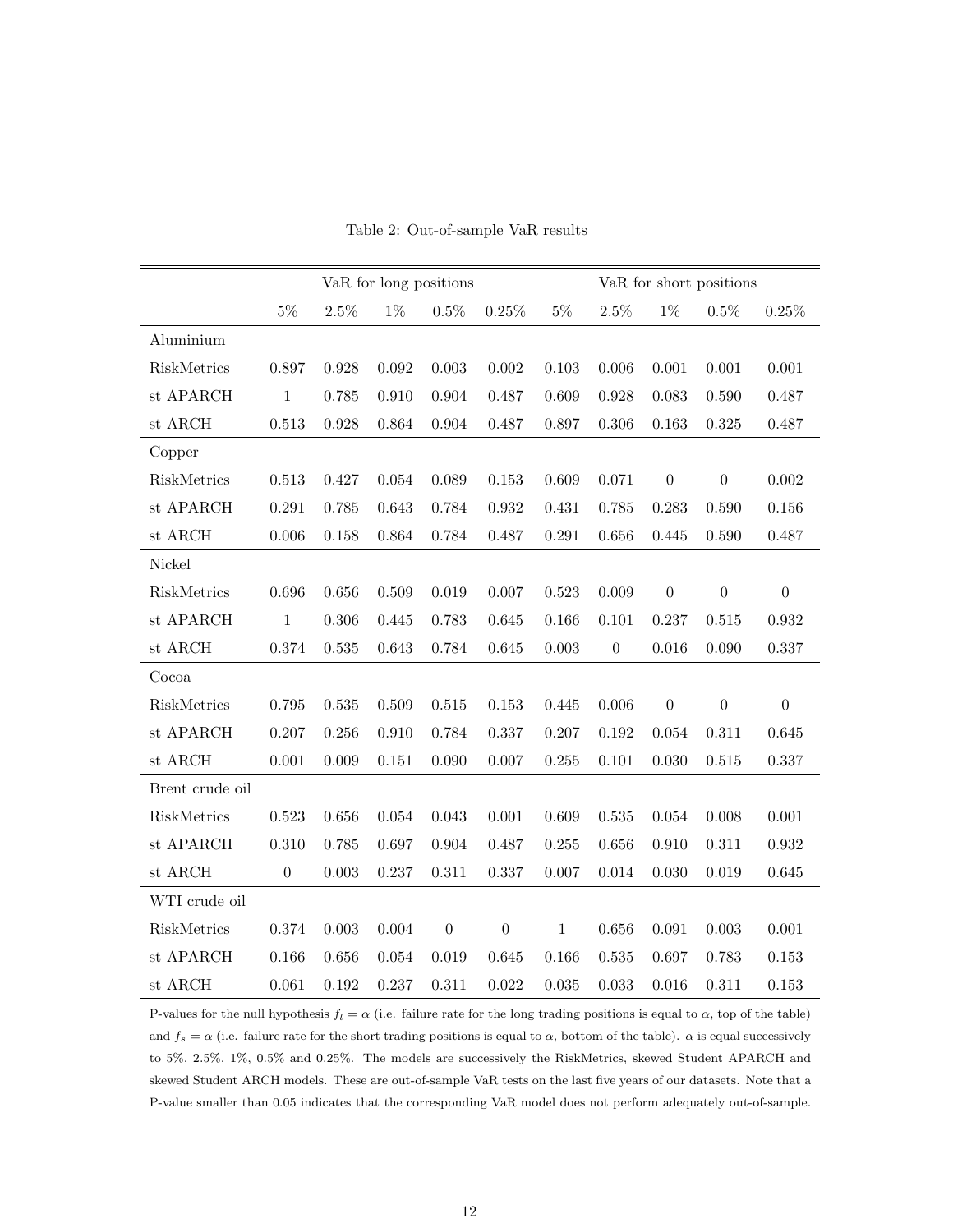Because the computation of the empirical failure rate defines a sequence of above VaR level/below VaR level observations (akin to draws from the binomial distribution), it is possible to test  $H_0$ :  $f = \alpha$  against  $H_1$ :  $f \neq \alpha$ , where f is the failure rate (estimated by  $\hat{f}$ , the empirical failure rate).<sup>21</sup> At the 5% level and if T yes/no observations are available, a confidence interval for  $\hat{f}$  is given by  $\left[\hat{f} - 1.96\sqrt{\hat{f}(1-\hat{f})/T}, \hat{f} + 1.96\sqrt{\hat{f}(1-\hat{f})/T}\right]$ . In this paper these tests are successively applied to the failure rate  $f_l$  for long traders and then to  $f_s$ , the failure rate for short traders. Empirical results (i.e. P-values for the Kupiec LR test) for the aluminium, copper, nickel, Brent crude oil and WTI crude oil cash prices and the nearby futures contracts for the cocoa are given in Table 2. These results indicate that:

- a) as expected, the RiskMetrics method performs rather poorly when  $\alpha$  is at or below 1% (actually, RiskMetrics VaR results are only globally acceptable at the 5% level). Its total success rate, i.e. across the six commodities and the five theoretical  $\alpha$ , is equal to 31/60 or 52.7%.
- b) the skewed Student APARCH model delivers excellent results as the empirical failure rates are statistically equal to their theoretical values in all cases but one. Moreover, this model performs equally well for the six commodities under study in this paper and for the long and short trading positions. Its total success rate is equal to 59/60 or 98.3%.
- c) the skewed Student ARCH model performs rather well, although its performance is sometimes disappointing for 'large' α levels because it is overly cautious and suggests larger-than-needed VaR levels (hence the empirical failure rate is smaller than the theoretical level and the null hypothesis of equality is rejected). Its total success rate is equal to 38/60 or 63.3%.
- d) the discussion in points b) and c) above shows that the APARCH structure is much more flexible than the ARCH structure. This is expected as the APARCH model allows for conditional asymmetry in the variance equation and a  $\delta$  coefficient which is not constrained to a value of 2 as in the GARCH type models. Actually, this explains the rather dismal performance of the skewed Student ARCH model for the Brent and WTI crude oil prices. For these two commodities, the estimation of the skewed Student APARCH model indicates that coefficient  $\delta$  is not statistically different from 1, while it is between 1 and 2 for the other commodities. Hence an APARCH skewed Student model should be used whenever non-linear optimization techniques are available as it is not clear (ex-ante) that it is the conditional variance (i.e.  $\delta = 2$ ) or conditional standard deviation (i.e.  $\delta = 1$ ) that should be modelled.

Based on these estimation outputs and the estimation methods discussed at length in Section

<sup>21</sup>In the literature on VaR models, this test is also called the Kupiec LR test, if the hypothesis is tested using a likelihood ratio test. See Kupiec (1995).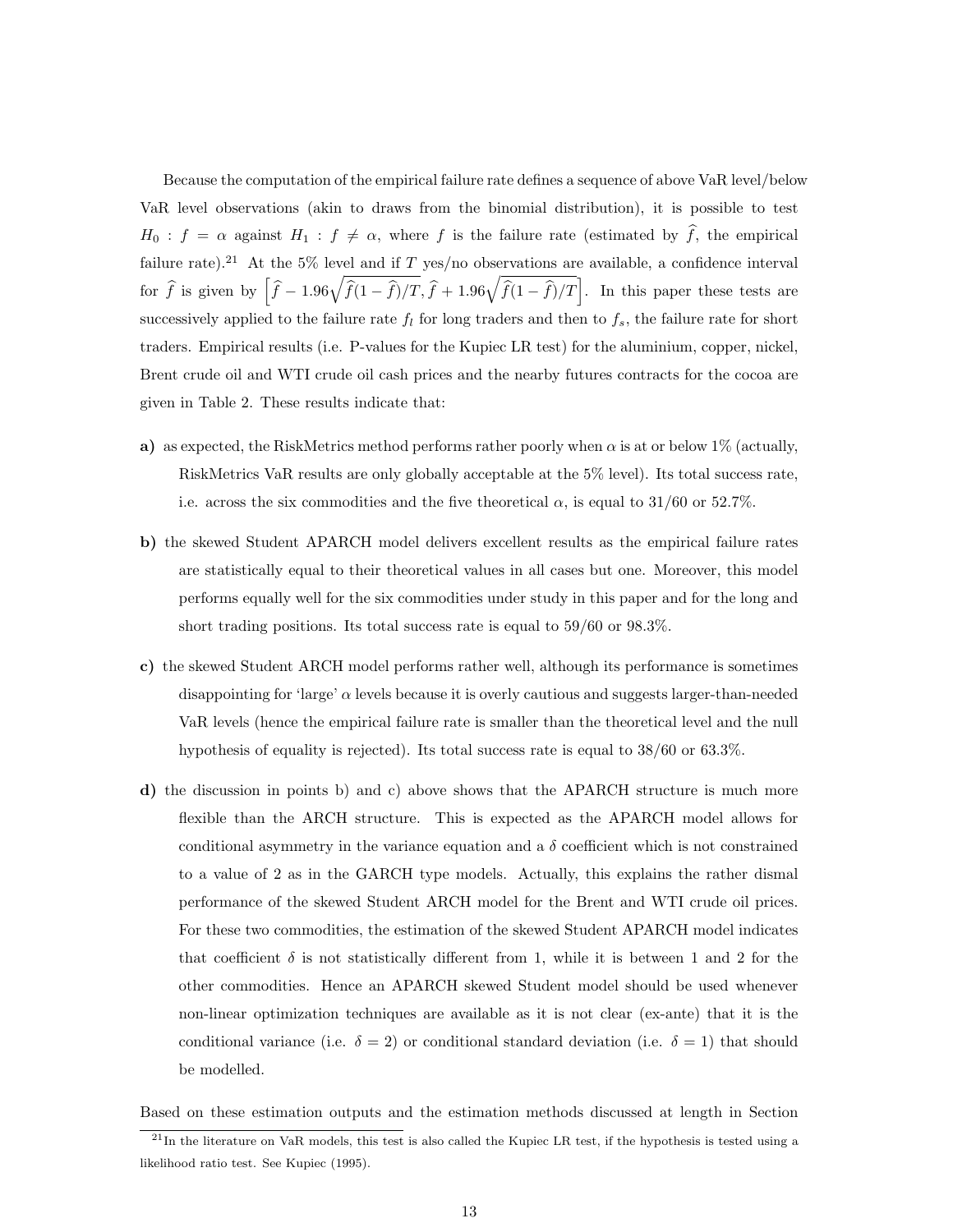|                     | <b>RiskMetrics</b> | Skewed Student APARCH   | Skewed Student ARCH     |  |
|---------------------|--------------------|-------------------------|-------------------------|--|
|                     | Fixed coefficients | Non-linear optimization | Two-step:               |  |
| Estimation method   |                    | Maximum likelihood      | 1) regression analysis  |  |
|                     |                    |                         | 2) search-on-grid       |  |
| Advantages          | Simple             | Very flexible           | Flexible, ML not needed |  |
| Disadvantages       | Too crude          | Requires ML             | Inferior to APARCH      |  |
| Skewness?           | No                 | Yes                     | Yes                     |  |
| Excess kurtosis?    | N <sub>0</sub>     | Yes                     | Yes                     |  |
| Heteroscedasticity? | Approximately      | Yes                     | Yes                     |  |

Table 3: Advantages and disadvantages of the VaR estimation methods

Advantages and disadvantages of the VaR estimation methods considered in this paper.

4.1, we briefly summarize the advantages and disadvantages of the RiskMetrics, skewed Student APARCH and skewed Student ARCH models in Table 3.

Finally, we perform the same out-of-sample VaR analysis but we choose to estimate the 'best' VaR model (i.e. the skewed Student APARCH model) on a 10- and 25-day basis. Thus, we proceed as previously by incrementing our dataset to include the out-of-sample observations and compute the empirical failure rate, but we no longer estimate the skewed Student APARCH model daily. We estimate this model whenever a multiple of 10 (and 25) observations have been added. This corresponds to the situation where a daily estimation of the VaR model is too cumbersome (for example market practitioners who deal with a large number of assets and who do not have the time to re-run the programs each day), and the model is estimated on a lower frequency. The estimation results reported in Table 4 indicate that the skewed Student APARCH model still performs admirably at these lower estimation frequencies.

### 6 Conclusion

In this paper, we introduced Value-at-Risk models relevant for commodity traders who have long and short trading positions in commodity markets. Our time horizon is short-term as we focused on market risk at the one-day time horizon. In an out-of-sample study spanning metal (aluminium, copper and nickel cash prices), energy (Brent crude oil and WTI crude oil cash prices) and agricultural commodities (cocoa nearby futures contracts), we assessed the performance of the RiskMetrics, skewed Student APARCH and skewed student ARCH models. While the skewed Student APARCH model performed best in all cases, the skewed Student ARCH model never-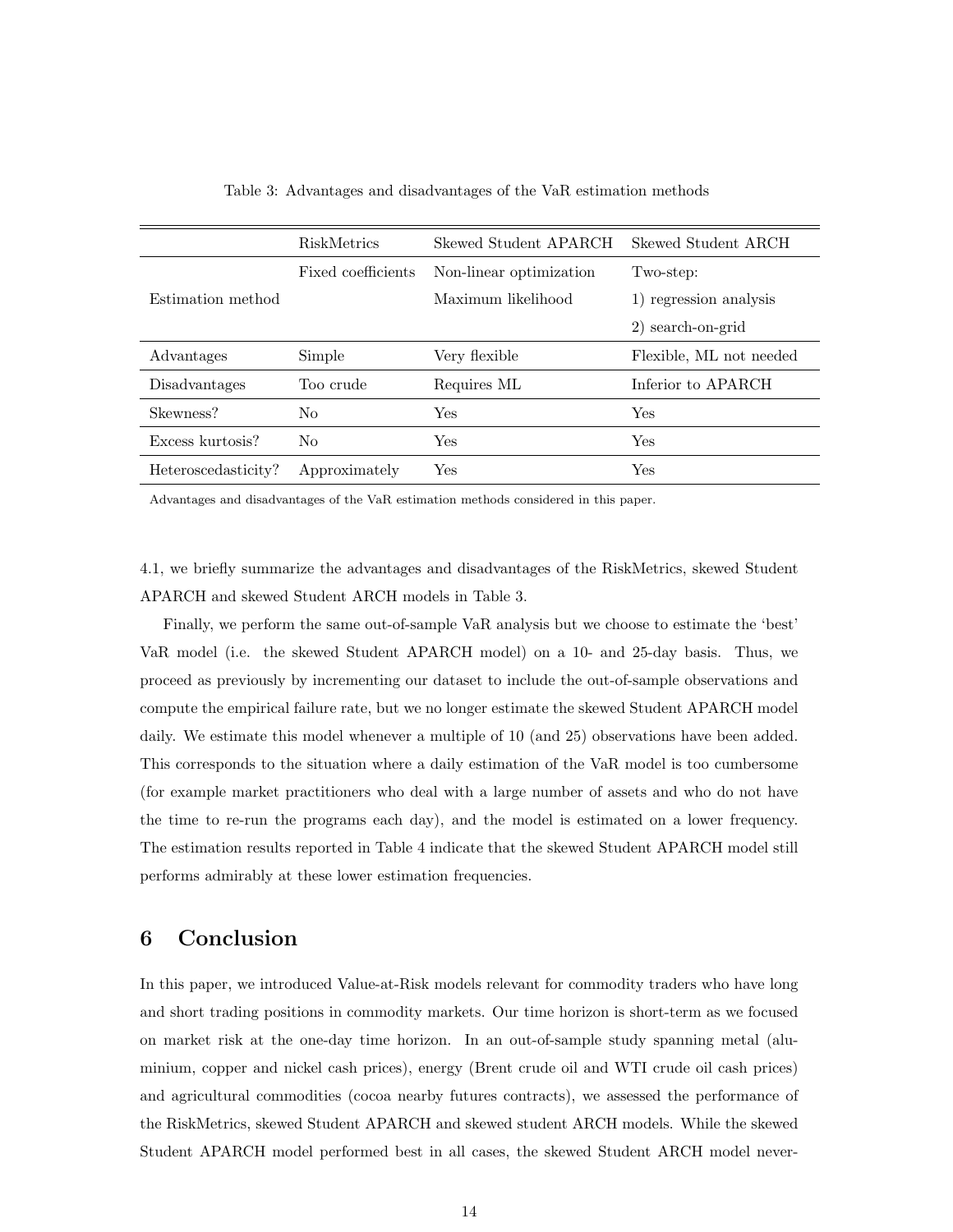|           | VaR for long positions |       |       |       |          | VaR for short positions |       |       |         |          |  |
|-----------|------------------------|-------|-------|-------|----------|-------------------------|-------|-------|---------|----------|--|
|           | $5\%$                  | 2.5%  | $1\%$ | 0.5%  | $0.25\%$ | $5\%$                   | 2.5%  | $1\%$ | $0.5\%$ | $0.25\%$ |  |
| Aluminium |                        |       |       |       |          |                         |       |       |         |          |  |
| daily     | $\mathbf{1}$           | 0.785 | 0.910 | 0.904 | 0.487    | 0.609                   | 0.928 | 0.083 | 0.590   | 0.487    |  |
| $10$ -day | 0.897                  | 0.785 | 0.910 | 0.325 | 0.487    | 0.700                   | 0.785 | 0.083 | 0.590   | 0.156    |  |
| $25$ -day | 0.897                  | 0.785 | 0.910 | 0.590 | 0.487    | 0.797                   | 0.928 | 0.083 | 0.590   | 0.487    |  |
| Copper    |                        |       |       |       |          |                         |       |       |         |          |  |
| daily     | 0.291                  | 0.785 | 0.643 | 0.784 | 0.932    | 0.431                   | 0.785 | 0.283 | 0.590   | 0.156    |  |
| $10$ -day | 0.291                  | 0.785 | 0.643 | 0.904 | 0.932    | 0.431                   | 0.785 | 0.163 | 0.590   | 0.156    |  |
| $25$ -day | 0.234                  | 0.785 | 0.643 | 0.784 | 0.932    | 0.431                   | 0.785 | 0.283 | 0.590   | 0.156    |  |
| Nickel    |                        |       |       |       |          |                         |       |       |         |          |  |
| daily     | $\mathbf{1}$           | 0.306 | 0.445 | 0.783 | 0.645    | 0.166                   | 0.101 | 0.237 | 0.515   | 0.932    |  |
| $10$ -day | 1                      | 0.405 | 0.445 | 0.783 | 0.645    | 0.166                   | 0.101 | 0.237 | 0.515   | 0.932    |  |
| $25$ -dav | $\mathbf{1}$           | 0.405 | 0.445 | 0.783 | 0.645    | 0.166                   | 0.101 | 0.237 | 0.515   | 0.932    |  |

Table 4: Skewed Student APARCH out-of-sample VaR results for several estimation frequencies

P-values for the null hypothesis  $f_l = \alpha$  (i.e. failure rate for the long trading positions is equal to  $\alpha$ , top of the table) and  $f_s = \alpha$  (i.e. failure rate for the short trading positions is equal to  $\alpha$ , bottom of the table).  $\alpha$  is equal successively to 5%, 2.5%, 1%, 0.5% and 0.25%. The skewed Student APARCH is estimated daily and on a 10- and 25-day basis to compute the out-of-sample forecasts on the last five years of our datasets. Note that a P-value smaller than 0.05 indicates that the corresponding VaR model does not perform adequately out-of-sample.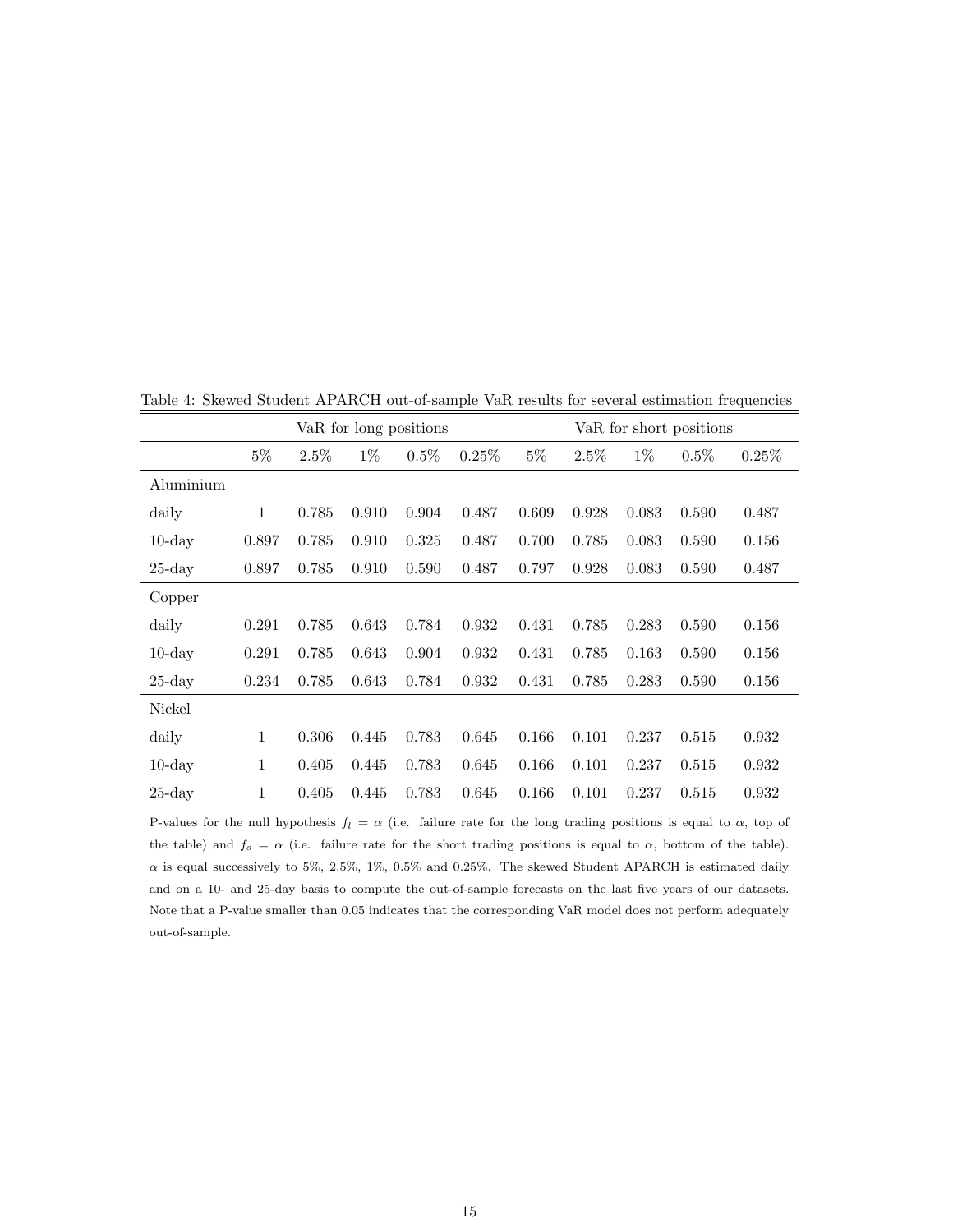theless delivered good results. An important advantage of the skewed Student ARCH model is that its estimation does not require numerical optimization procedures and could be routinely programmed in a 'simple' spreadsheet environment such as Excel.

Several extensions of our study can be considered. The most obvious one is the ability of the models to correctly forecast out-of-sample VaR at a time horizon longer than one day. As mentioned in Section 2, commodity prices over the long-run are fundamentally determined by the economic cycles and availability of resources. Nevertheless it could be interesting to assess the performance of our models in a one-week or one-month risk framework. Secondly and with a very active market for commodity derivatives, implied volatility from short-term options (or options on futures) is readily available. Thus one could look at the relevance of the additional information provided by the implied volatility and assess how it improves on the information given by the past returns in the APARCH specification for example.<sup>22</sup> See also Giot  $(2003)$  for a recent application to agricultural commodity markets.

## References

ALEXANDER, C. (2001): Market models. Wiley.

- BAUWENS, L., AND P. GIOT (2001): *Econometric modelling of stock market intraday activity.* Kluwer Academic Publishers.
- BERA, A., AND M. HIGGINS (1993): "ARCH models: properties, estimation and testing," Journal of Economic Surveys.
- BERNSTEIN, P. (1996): Against the gods: the remarkable story of risk. Wiley.
- BLACK, F. (1976): "Studies of stock market volatility changes," Proceedings of the American Statistical Association, Business and Economic Statistics Section, pp. 177–181.
- BLAIR, B., S. POON, AND S. TAYLOR (2001): "Forecasting S&P100 volatility: the incremental information content of implied volatilities and high-frequency index returns," Journal of Econometrics, 105, 5–26.
- Bollerslev, T. (1986): "Generalized autoregressive condtional heteroskedasticity," Journal of Econometrics, 31, 307–327.
- CAMPBELL, J., A. LO, AND A. MACKINLAY (1997): The econometrics of financial markets. Princeton University Press, Princeton.

<sup>22</sup>Similar studies for stock index data are available in Day and Lewis (1992), Xu and Taylor (1995) or Blair, Poon, and Taylor (2001).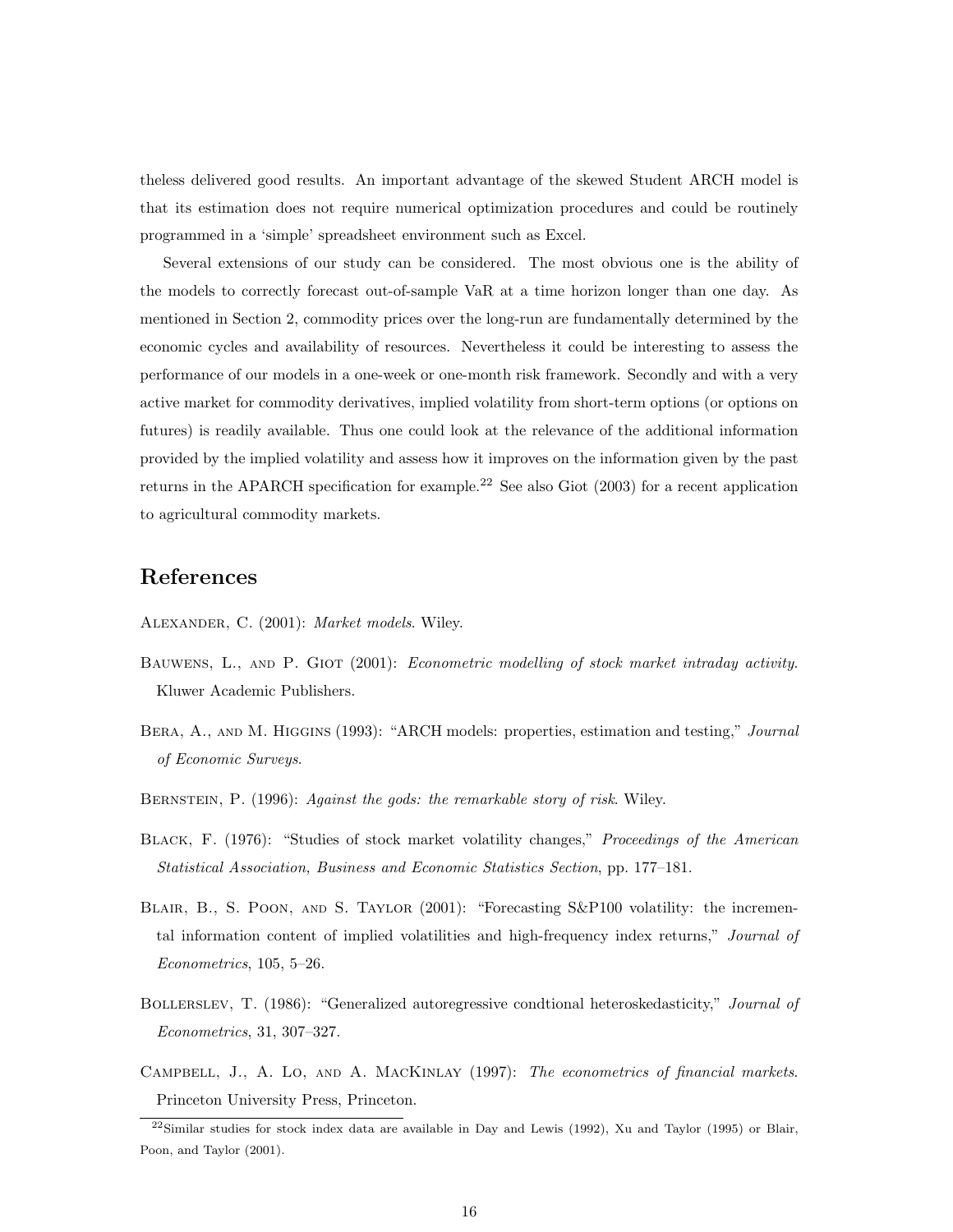- CHRISTOFFERSEN, P., AND F. DIEBOLD (2000): "How relevant is volatility forecasting for financial risk management?," Review of Economics and Statistics, 82, 1–11.
- DANIELSSON, J., AND C. DE VRIES (2000): "Value-at-Risk and extreme returns," Annales d'Economie et Statistique, 3, 73–85.
- DAY, T., AND C. LEWIS (1992): "Stock market volatility and the information content of stock index options," Journal of Econometrics, 52, 267–287.
- Ding, Z., C. W. J. Granger, and R. Engle (1993): "A long memory property of stock market returns and a new model," Journal of Empirical Finance, 1, 83–106.
- Down, K. (1998): Beyond Value-at-Risk. Wiley.
- Engle, R. (1982): "Autoregressive conditional heteroscedasticity with estimates of the variance of United Kingdom inflation," Econometrica, 50, 987–1007.

(1995): ARCH selected readings. Oxford University Press, Oxford.

- FERNÁNDEZ, C., AND M. STEEL (1998): "On Bayesian modelling of fat tails and skewness," Journal of the American Statistical Association, 93, 359–371.
- FRENCH, K., G. SCHWERT, AND R. STAMBAUGH (1987): "Expected stock returns and volatility," Journal of Financial Economics, 19, 3–29.
- GIOT, P. (2003): "The information content of implied volatility in agricultural commodity markets," Forthcoming in the Journal of Futures Markets.
- GIOT, P., AND S. LAURENT (2002): "Value-at-Risk for long and short trading positions," Forthcoming in the Journal of Applied Econometrics.
- JORION, P. (2000): Value-at-Risk. McGraw-Hill.
- Kroner, K., K. Kneafsey, and S. Claessens (1994): "Forecasting volatility in commodity markets," Journal of Forecasting, 14, 77–95.
- Kupiec, P. (1995): "Techniques for verifying the accuracy of risk measurement models," Journal of Derivatives, 2, 173–84.
- LAMBERT, P., AND S. LAURENT (2001): "Modelling financial time series using GARCH-type models and a skewed student density," Mimeo, Université de Liège.
- MANFREDO, M., AND R. LEUTHOLD (1998): "Agricultural applications of Value-at-Risk analysis: a perspective," Office for Futures and Options Research (OFOR) Paper Number 98-04.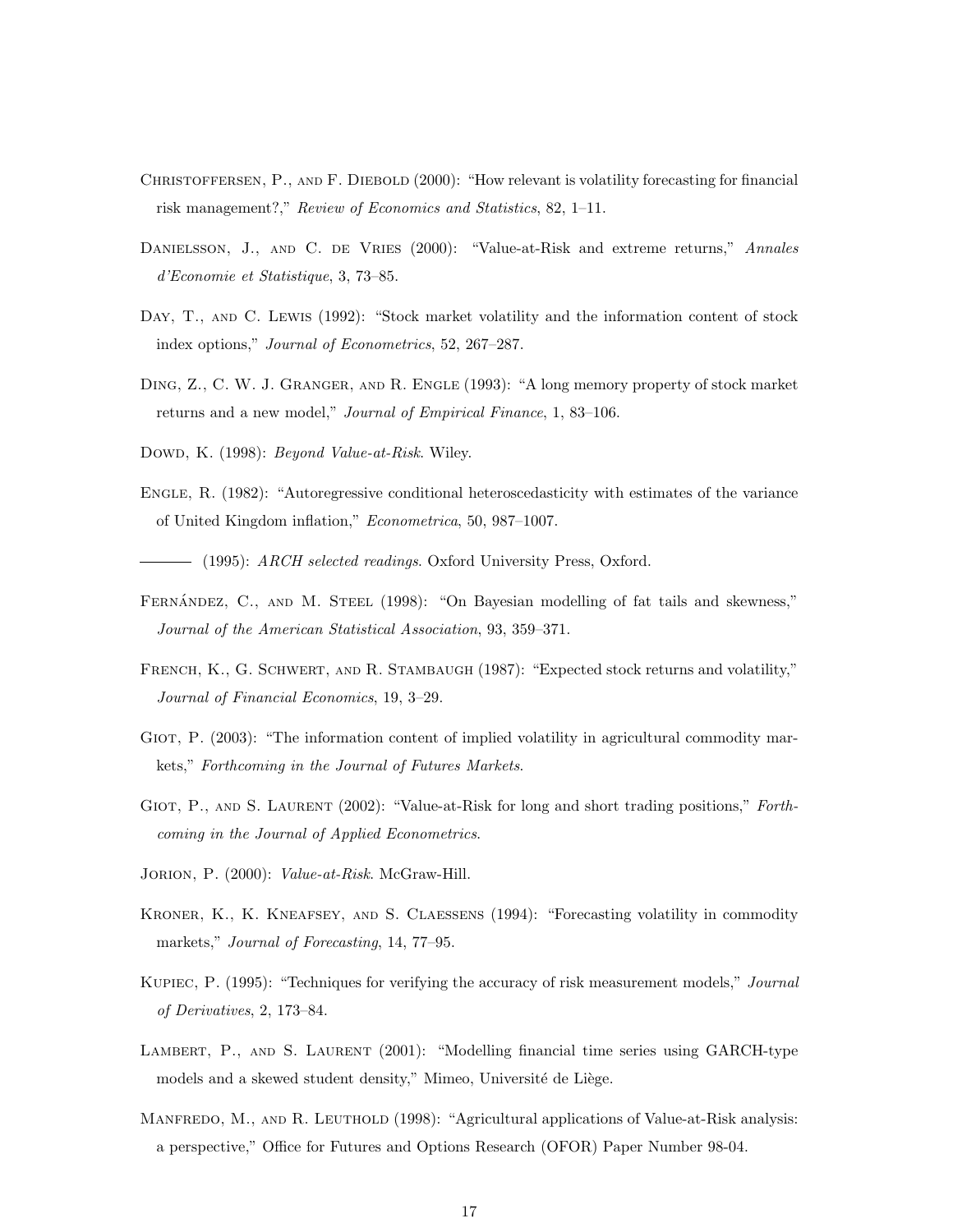- MITTNIK, S., AND M. PAOLELLA (2000): "Conditional density and Value-at-Risk prediction of Asian currency exchange rates," Journal of Forecasting, 19, 313–333.
- PAGAN, A., AND G. SCHWERT (1990): "Alternative models for conditional stock volatility," Journal of Econometrics, 45, 267–290.
- PALM, F. (1996): "GARCH models of volatility," in Maddala, G.S., Rao, C.R., Handbook of Statistics, pp. 209–240.
- SAUNDERS, A. (2000): Financial institutions management. McGraw-Hill.
- SAUNDERS, A., AND L. ALLEN (2002): Credit risk measurement, second edition. Wiley.
- van den Goorbergh, R., and P. Vlaar (1999): "Value-at-Risk analysis of stock returns. Historical simulation, tail index estimation?," De Nederlandse Bank-Staff Report, 40.
- Vlaar, P. (2000): "Value-at-Risk models for Dutch bond portfolios," Journal of Banking and Finance, 24, 1131–1154.
- Xu, X., and S. Taylor (1995): "Conditional volatility and the informational efficiency of the PHLX currency options market," Journal of Banking and Finance, 19, 803-821.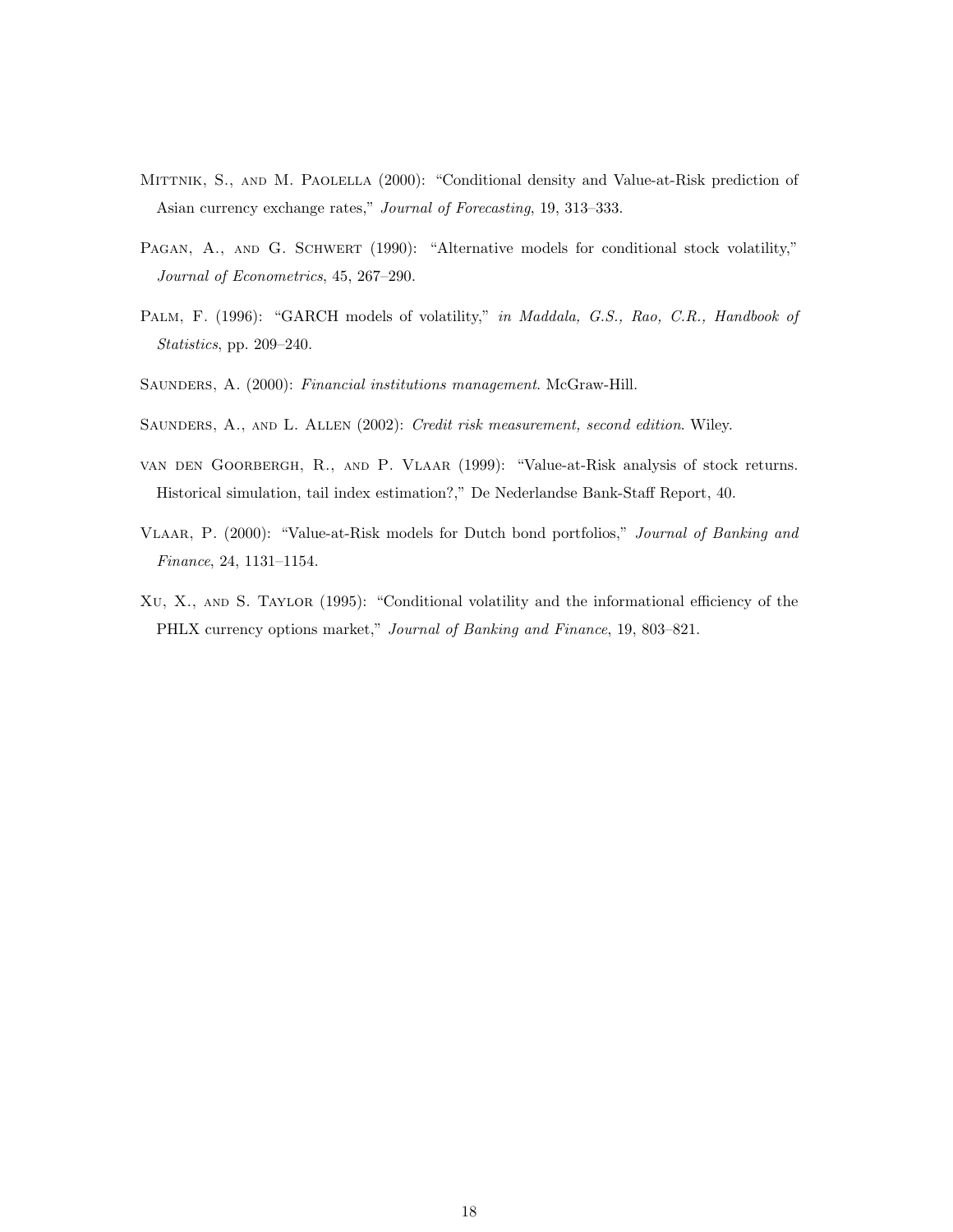

Figure 1: Aluminium cash price in level  $(cash)$ , daily returns  $(r)$ , daily returns density and QQ-plot against the normal distribution. The time period is 3/1/1989 - 31/1/2002.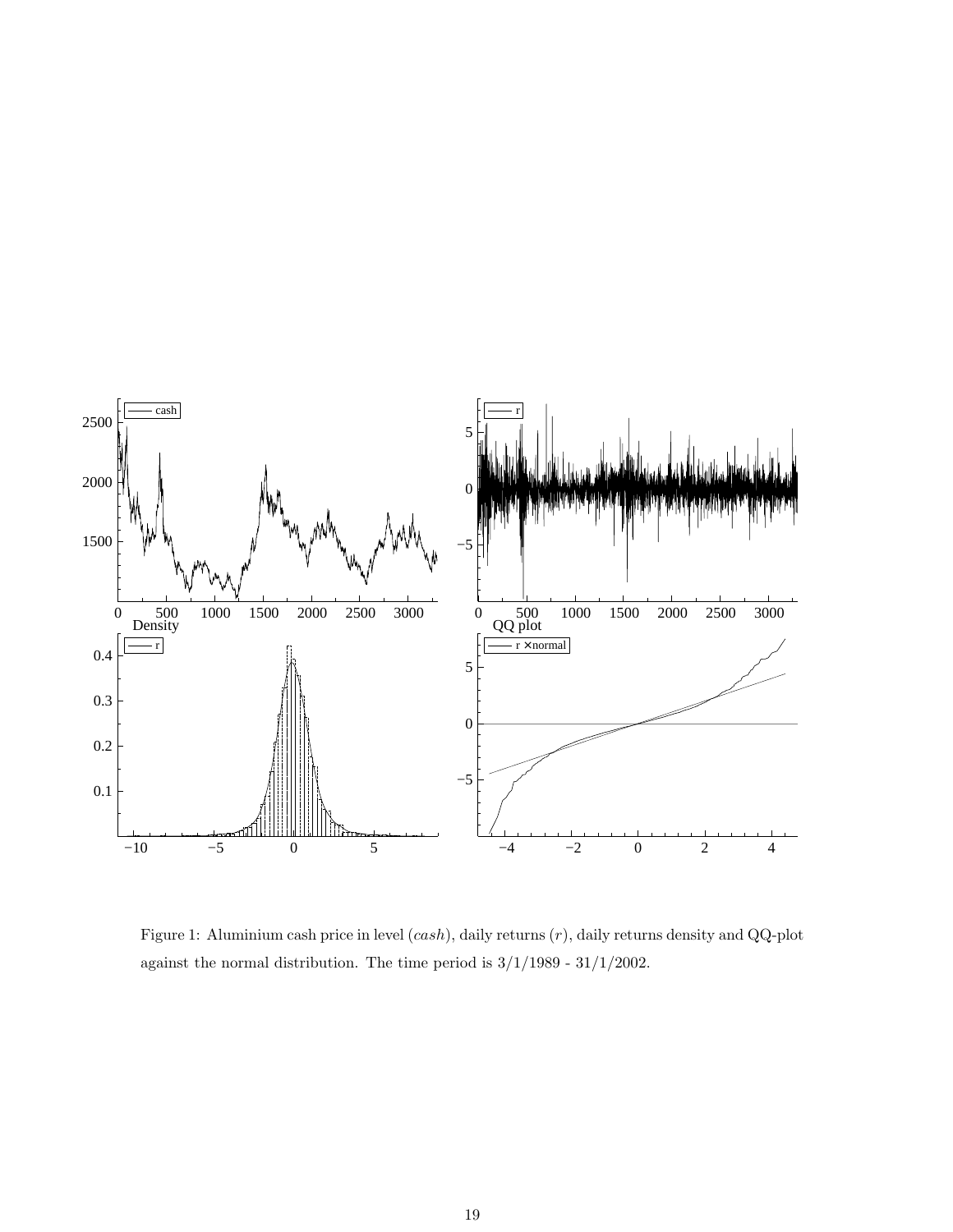

Figure 2: Copper cash price in level  $(cash)$ , daily returns (r), daily returns density and QQ-plot against the normal distribution. The time period is 3/1/1989 - 31/1/2002.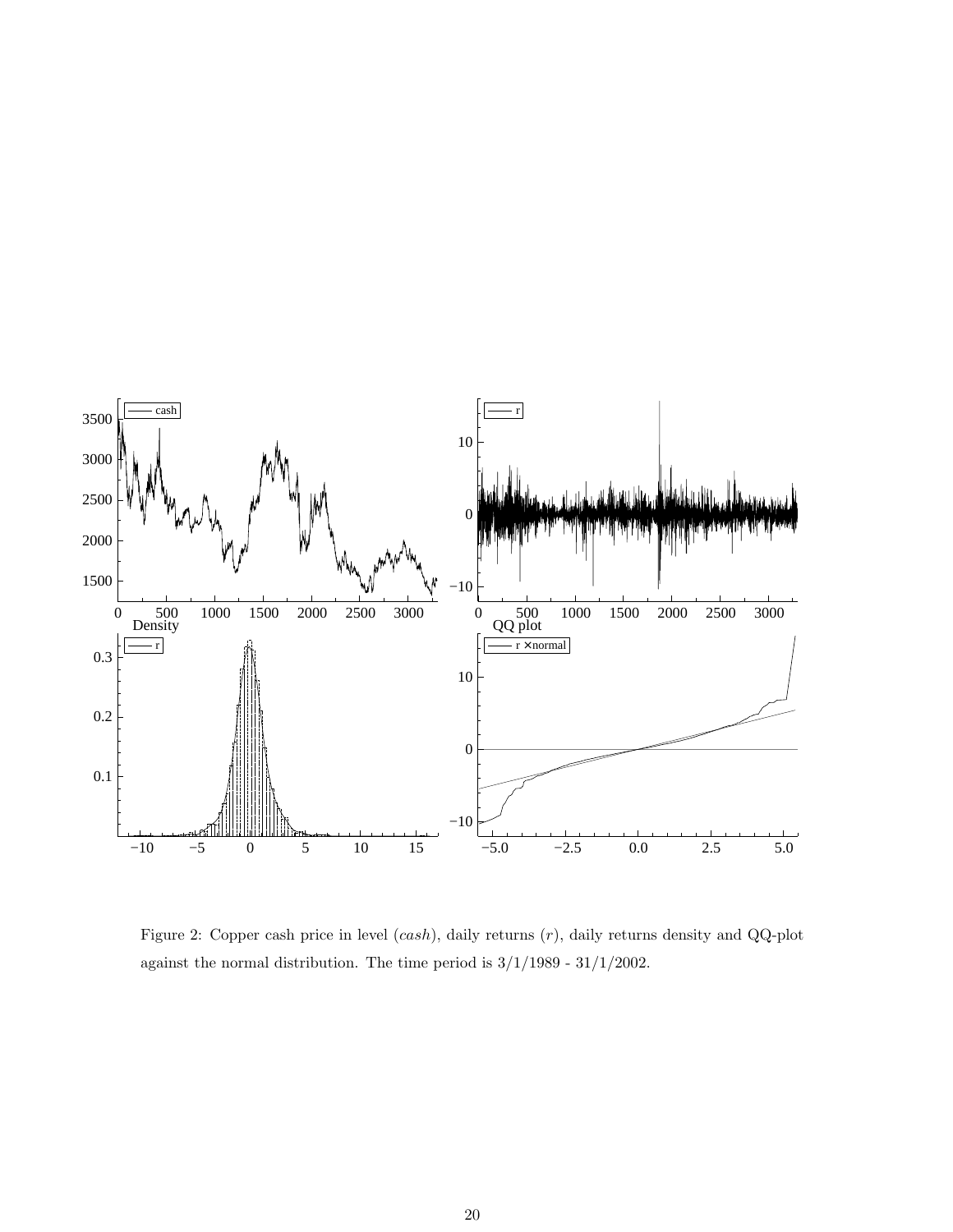

Figure 3: Nickel cash price in level  $(cash)$ , daily returns  $(r)$ , daily returns density and QQ-plot against the normal distribution. The time period is 3/1/1989 - 31/1/2002.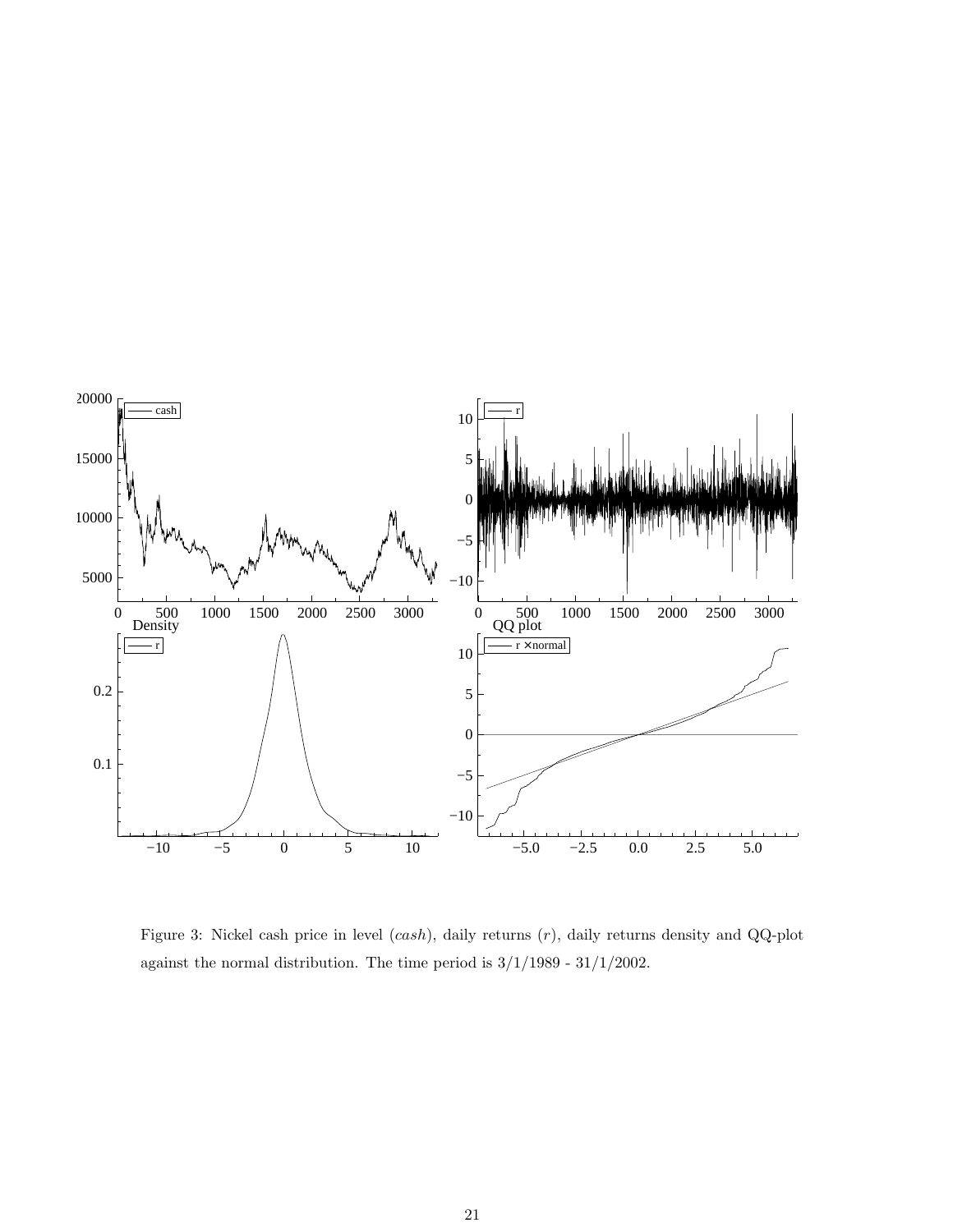

Figure 4: Brent crude oil cash price in level (brent\_spot), daily returns (r\_brent), daily returns density and QQ-plot against the normal distribution. The time period is 20/5/1987 - 18/3/2002.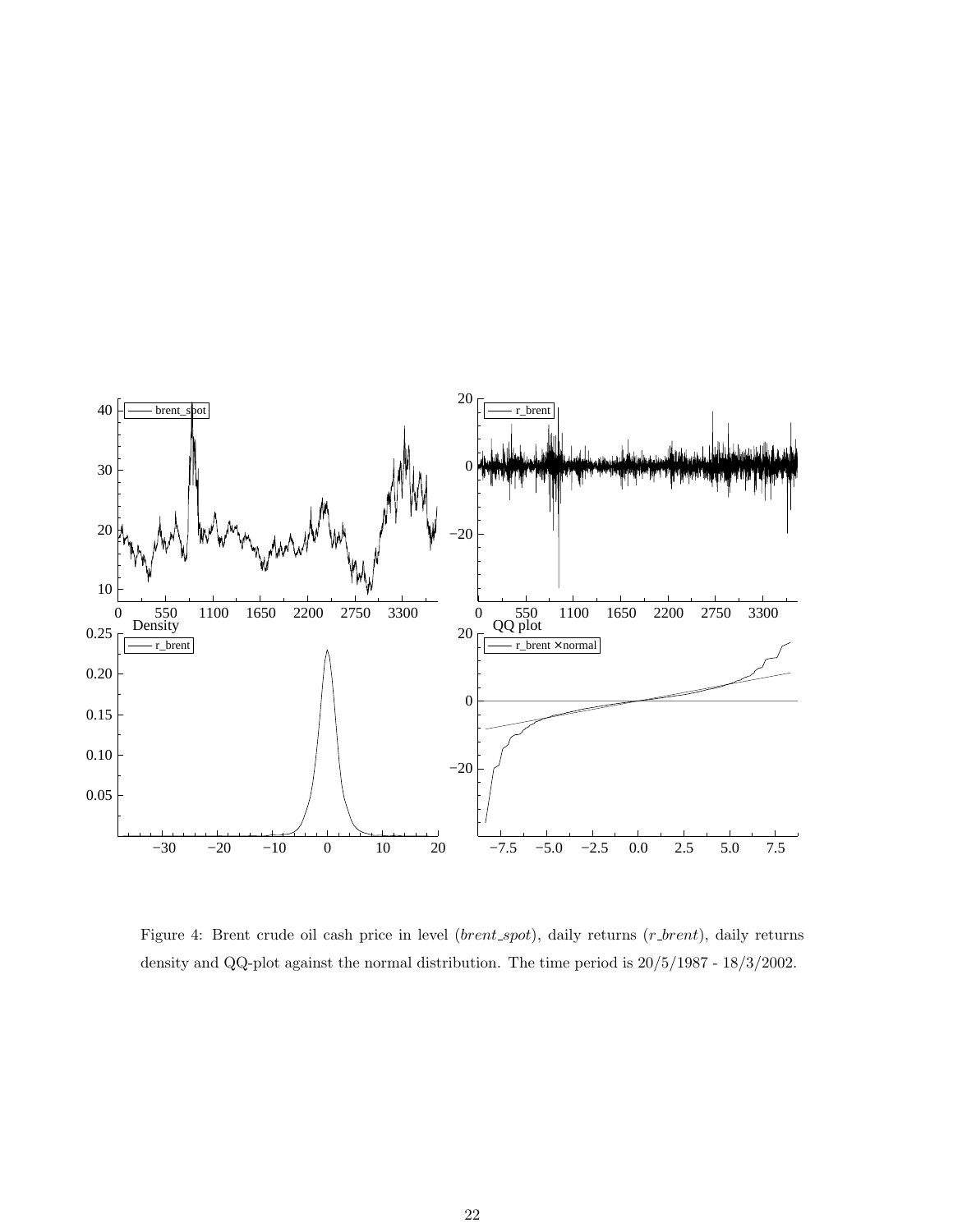

Figure 5: WTI crude oil cash price in level ( $wti$ -spot), daily returns (r-wti), daily returns density and QQ-plot against the normal distribution. The time period is  $20/5/1987$  -  $18/3/2002.$